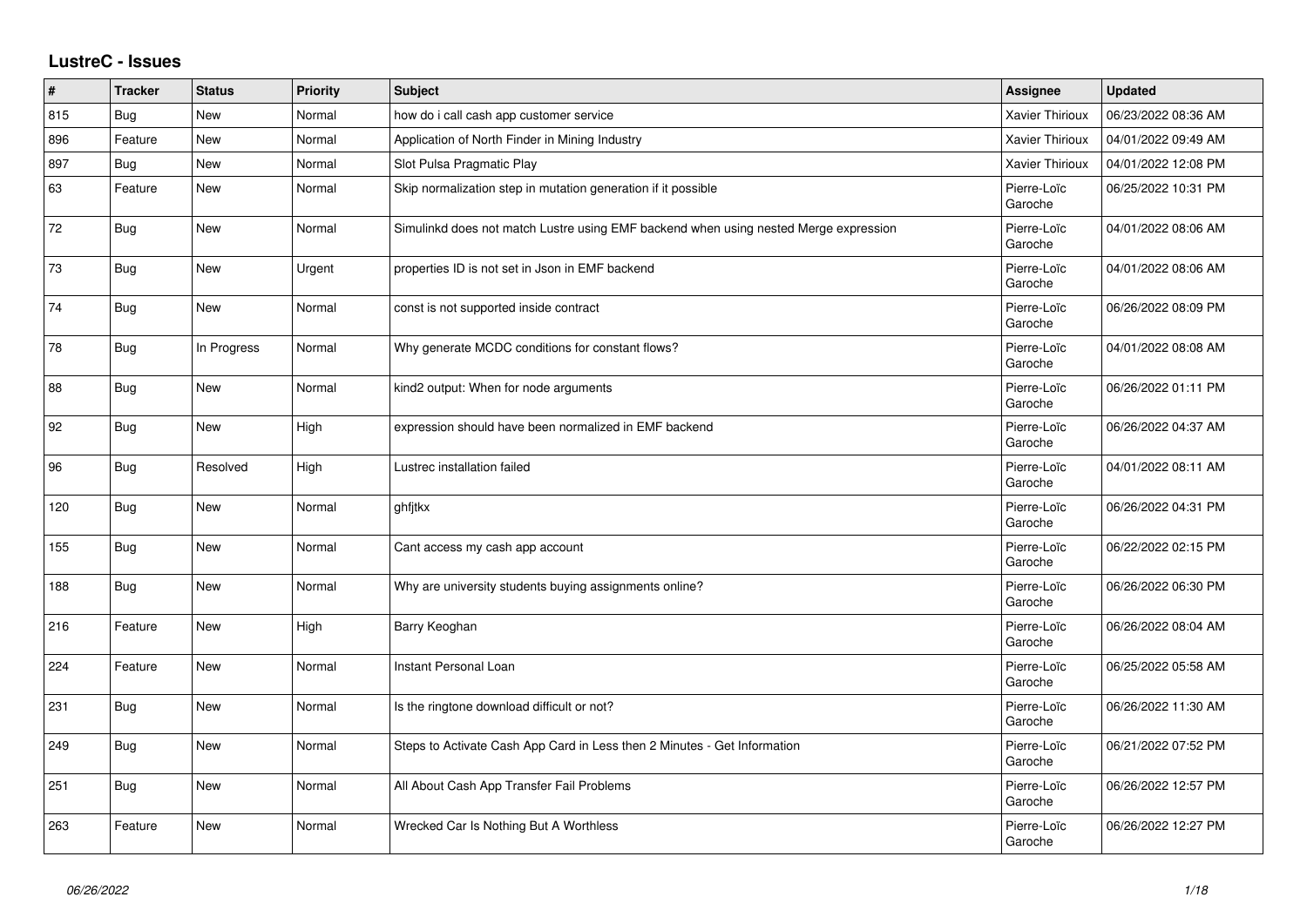| #   | <b>Tracker</b> | <b>Status</b> | Priority | <b>Subject</b>                                                                       | <b>Assignee</b>        | <b>Updated</b>      |
|-----|----------------|---------------|----------|--------------------------------------------------------------------------------------|------------------------|---------------------|
| 275 | Bug            | <b>New</b>    | Normal   | Activate Cash App Card With Or Without QR - Step By Step Guide                       | Pierre-Loïc<br>Garoche | 06/26/2022 07:18 PM |
| 500 | Bug            | <b>New</b>    | Normal   | Simply contact the technical team, to find the solution to cash app refund problems. | Pierre-Loïc<br>Garoche | 06/26/2022 11:36 AM |
| 501 | <b>Bug</b>     | New           | Normal   | How Do I Annihilate Cash App Transfer Failed Problems Effectively                    | Pierre-Loïc<br>Garoche | 06/26/2022 04:03 PM |
| 521 | Feature        | <b>New</b>    | Normal   | Check out the Cash app Card balance for an overdraft.                                | Pierre-Loïc<br>Garoche | 06/26/2022 04:22 AM |
| 523 | Bug            | New           | Normal   | What Is The Right Google Account Recovery Aid To Regain Account Access?              | Pierre-Loïc<br>Garoche | 06/26/2022 01:15 PM |
| 534 | Bug            | New           | Normal   | Know how to initiate cash app refund by contacting the technical team                | Pierre-Loïc<br>Garoche | 06/25/2022 02:56 PM |
| 569 | Bug            | <b>New</b>    | Normal   | What is the incoming and outgoing mail server for Outlook IMAP settings?             | Pierre-Loïc<br>Garoche | 06/26/2022 05:23 AM |
| 570 | Bug            | <b>New</b>    | Normal   | What is Sutton bank cash app customer service phone number?                          | Pierre-Loïc<br>Garoche | 06/26/2022 07:49 AM |
| 571 | Bug            | <b>New</b>    | Normal   | How may the Cash app dispute your trade?                                             | Pierre-Loïc<br>Garoche | 06/25/2022 05:15 AM |
| 572 | Feature        | New           | Normal   | New features of WhatsApp Plus on Android phones                                      | Pierre-Loïc<br>Garoche | 06/26/2022 05:54 AM |
| 575 | Feature        | <b>New</b>    | Low      | cheap jordan replicas for sale                                                       | Pierre-Loïc<br>Garoche | 06/26/2022 01:30 PM |
| 578 | Feature        | <b>New</b>    | High     | Derrick Gore                                                                         | Pierre-Loïc<br>Garoche | 06/26/2022 08:32 AM |
| 582 | Bug            | New           | Normal   | Cash App Won't Let Me Send Money If There Is A Low Balance Available                 | Pierre-Loïc<br>Garoche | 06/26/2022 02:39 PM |
| 601 | Bug            | New           | Normal   | Best Essay Writing Service UK                                                        | Pierre-Loïc<br>Garoche | 06/26/2022 04:23 PM |
| 602 | Bug            | <b>New</b>    | Normal   | Best Essay Writing Service UK                                                        | Pierre-Loïc<br>Garoche | 06/26/2022 12:16 AM |
| 606 | Feature        | <b>New</b>    | Normal   | Play unblocked cookie crush 3                                                        | Pierre-Loïc<br>Garoche | 06/22/2022 04:12 AM |
| 663 | <b>Bug</b>     | New           | Normal   | Know how the Cash app twitches words in a detailed way.                              | Pierre-Loïc<br>Garoche | 05/22/2022 05:44 PM |
| 671 | <b>Bug</b>     | New           | Normal   | Hot games                                                                            | Pierre-Loïc<br>Garoche | 06/26/2022 12:40 AM |
| 674 | Bug            | <b>New</b>    | Normal   | The best game in 2021                                                                | Pierre-Loïc<br>Garoche | 06/26/2022 03:10 PM |
| 685 | <b>Bug</b>     | New           | Low      | voutube thumbnail downloader                                                         | Pierre-Loïc<br>Garoche | 06/26/2022 11:07 AM |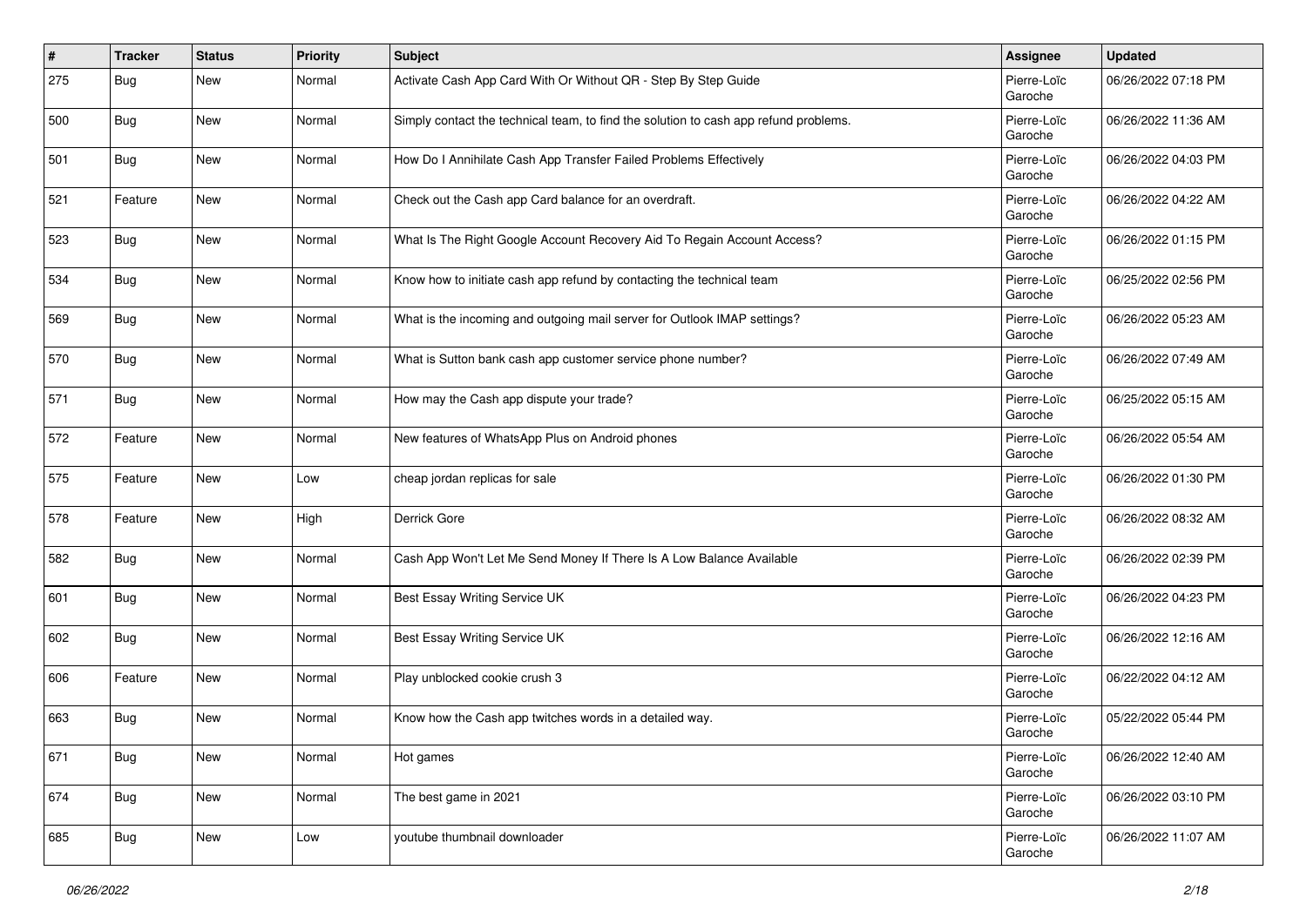| $\vert$ # | <b>Tracker</b> | <b>Status</b> | <b>Priority</b> | <b>Subject</b>                                                          | Assignee               | <b>Updated</b>      |
|-----------|----------------|---------------|-----------------|-------------------------------------------------------------------------|------------------------|---------------------|
| 707       | Bug            | <b>New</b>    | Normal          | Why Accounting Assignments Are Beneficial For The Students?             | Pierre-Loïc<br>Garoche | 06/24/2022 09:16 PM |
| 713       | Bug            | <b>New</b>    | High            | Why Cupcake 2048 is a addictive game?                                   | Pierre-Loïc<br>Garoche | 04/01/2022 09:34 AM |
| 727       | <b>Bug</b>     | New           | Normal          | Drive for speed simulator mod apk                                       | Pierre-Loïc<br>Garoche | 04/23/2022 11:17 PM |
| 759       | <b>Bug</b>     | New           | Normal          | Canon IJ Network Tool                                                   | Pierre-Loïc<br>Garoche | 06/26/2022 01:17 PM |
| 779       | Feature        | New           | Normal          | Latest Whatsapp groups for Teens                                        | Pierre-Loïc<br>Garoche | 06/26/2022 02:43 AM |
| 780       | Bug            | New           | Normal          | <b>Best Whatsapp Modified APKs</b>                                      | Pierre-Loïc<br>Garoche | 06/25/2022 06:54 AM |
| 793       | Feature        | New           | Urgent          | Where can I find cheap FIFA coins?                                      | Pierre-Loïc<br>Garoche | 06/25/2022 05:05 AM |
| 803       | Feature        | <b>New</b>    | High            | Ketamine Online Store                                                   | Pierre-Loïc<br>Garoche | 06/24/2022 01:24 PM |
| 814       | Bug            | <b>New</b>    | Normal          | Stage Fright Cure                                                       | Pierre-Loïc<br>Garoche | 06/26/2022 07:04 AM |
| 823       | Feature        | New           | Normal          | How much does Disney Plus cost?                                         | Pierre-Loïc<br>Garoche | 04/01/2022 09:00 AM |
| 824       | Feature        | New           | Normal          | How to watch Fox News on my Smart TV or similar devices?                | Pierre-Loïc<br>Garoche | 04/01/2022 09:00 AM |
| 829       | Bug            | New           | Normal          | Write My Dissertation For Me UK                                         | Pierre-Loïc<br>Garoche | 06/26/2022 04:13 AM |
| 837       | <b>Bug</b>     | New           | Normal          | To Create An Instagram Story                                            | Pierre-Loïc<br>Garoche | 04/01/2022 08:58 AM |
| 860       | <b>Bug</b>     | New           | Normal          | pokemon guide                                                           | Pierre-Loïc<br>Garoche | 06/18/2022 08:18 PM |
| 861       | Feature        | <b>New</b>    | Low             | <b>Understanding Situational Depression</b>                             | Pierre-Loïc<br>Garoche | 04/01/2022 09:12 AM |
| 866       | Feature        | <b>New</b>    | Normal          | Northern Ireland Dissertation Writing Service                           | Pierre-Loïc<br>Garoche | 04/01/2022 09:12 AM |
| 867       | <b>Bug</b>     | New           | Low             | cheap Yeezys                                                            | Pierre-Loïc<br>Garoche | 04/01/2022 09:12 AM |
| 868       | Feature        | New           | Normal          | What Is the Role of a Graphic Designer?                                 | Pierre-Loïc<br>Garoche | 04/01/2022 09:12 AM |
| 931       | Feature        | New           | High            | Situs Judi Slot Online apel888                                          | Pierre-Loïc<br>Garoche | 06/26/2022 01:07 AM |
| 936       | <b>Bug</b>     | New           | Normal          | Avantages de l'extension AliTools pour faire du shopping sur Aliexpress | Pierre-Loïc<br>Garoche | 04/12/2022 11:35 AM |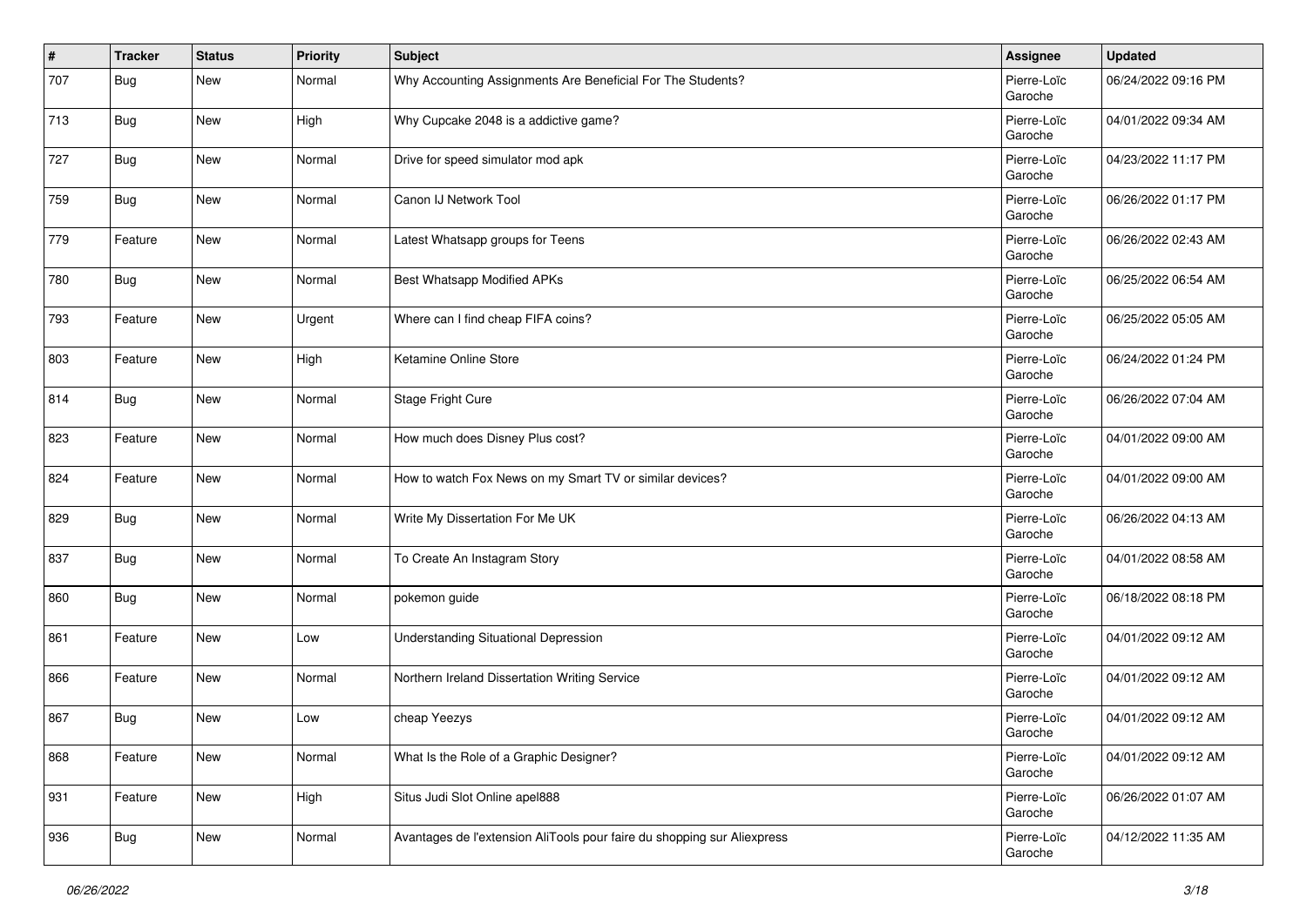| #    | <b>Tracker</b> | <b>Status</b> | Priority  | <b>Subject</b>                                                                | <b>Assignee</b>        | <b>Updated</b>      |
|------|----------------|---------------|-----------|-------------------------------------------------------------------------------|------------------------|---------------------|
| 960  | Feature        | <b>New</b>    | Normal    | Zooming Instagram Picture In Full HD                                          | Pierre-Loïc<br>Garoche | 06/26/2022 07:18 AM |
| 1003 | <b>Bug</b>     | <b>New</b>    | Normal    | Drift F1 is a drifting car game inspired by F1's tracks.                      | Pierre-Loïc<br>Garoche | 05/10/2022 10:52 AM |
| 1010 | <b>Bug</b>     | New           | Normal    | what are the requirements to borrow money from cash app ? cash app borrow app | Pierre-Loïc<br>Garoche | 05/11/2022 09:29 AM |
| 1035 | <b>Bug</b>     | <b>New</b>    | Normal    | how to relieve spam score                                                     | Pierre-Loïc<br>Garoche | 05/18/2022 11:39 AM |
| 1038 | <b>Bug</b>     | New           | Normal    | How to Fix Canon Printer Offline ISsue                                        | Pierre-Loïc<br>Garoche | 05/27/2022 05:25 AM |
| 1054 | <b>Bug</b>     | New           | Normal    | Apkmodule                                                                     | Pierre-Loïc<br>Garoche | 05/26/2022 03:37 PM |
| 1055 | Bug            | <b>New</b>    | Normal    | seo apk                                                                       | Pierre-Loïc<br>Garoche | 05/27/2022 06:23 AM |
| 1064 | Bug            | <b>New</b>    | Normal    | How to delete Cash App history?                                               | Pierre-Loïc<br>Garoche | 06/11/2022 10:29 AM |
| 1086 | <b>Bug</b>     | New           | Immediate | Composite Engineer                                                            | Pierre-Loïc<br>Garoche | 06/10/2022 09:26 AM |
| 1088 | <b>Bug</b>     | New           | Normal    | Health And Fitness Tips 2022                                                  | Pierre-Loïc<br>Garoche | 06/20/2022 06:42 AM |
| 1100 | Feature        | New           | Low       | <b>Food Products</b>                                                          | Pierre-Loïc<br>Garoche | 06/24/2022 07:28 AM |
| 1110 | Bug            | <b>New</b>    | Normal    | Six Guns Mod Apk Answers Your Questions                                       | Pierre-Loïc<br>Garoche | 06/20/2022 04:42 AM |
| 162  | <b>Bug</b>     | New           | Normal    | gfyuik9                                                                       | Hamza<br>Bourbouh      | 04/01/2022 08:01 AM |
| 536  | <b>Bug</b>     | New           | Normal    | How to check the balance on the cash app card                                 | Hamza<br>Bourbouh      | 06/26/2022 08:48 PM |
| 718  | Bug            | <b>New</b>    | High      | Solve Complex Accounting Assignments                                          | Hamza<br>Bourbouh      | 06/26/2022 06:17 AM |
| 976  | <b>Bug</b>     | <b>New</b>    | Normal    | How to delete the cash app account history right now?                         | Hamza<br>Bourbouh      | 04/27/2022 09:47 AM |
| 1017 | Feature        | New           | Normal    | fleeing the complex                                                           | Hamza<br>Bourbouh      | 05/13/2022 06:33 AM |
| 264  | <b>Bug</b>     | New           | Normal    | We Buy Your Unwanted Car                                                      | Corentin<br>Lauverjat  | 06/26/2022 11:42 AM |
| 761  | <b>Bug</b>     | New           | Normal    | What is it about basketball that makes it so popular in the United States?    | Corentin<br>Lauverjat  | 06/24/2022 03:48 AM |
| 818  | <b>Bug</b>     | New           | Normal    | Have you ever played a basketball game?                                       | Corentin<br>Lauverjat  | 04/01/2022 08:55 AM |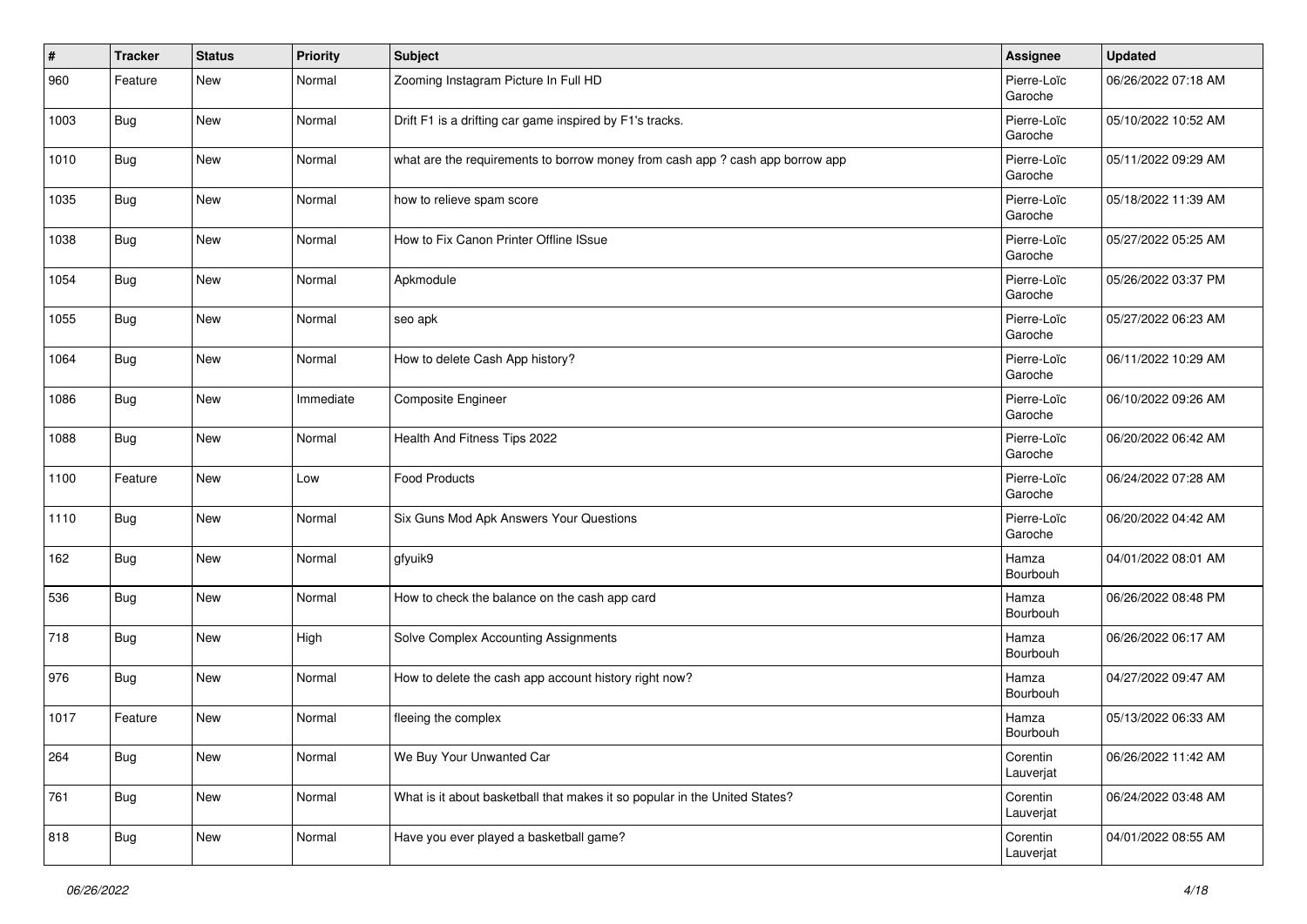| #    | <b>Tracker</b> | <b>Status</b> | <b>Priority</b> | <b>Subject</b>                                                                 | Assignee              | <b>Updated</b>      |
|------|----------------|---------------|-----------------|--------------------------------------------------------------------------------|-----------------------|---------------------|
| 1047 | Bug            | New           | Normal          | Opensea                                                                        | Corentin<br>Lauverjat | 05/24/2022 02:32 PM |
| 152  | Bug            | New           | High            | professional bridal makeup artist                                              | Christophe<br>Garion  | 06/26/2022 05:44 PM |
| 153  | <b>Bug</b>     | New           | Normal          | urgent loan online                                                             | Christophe<br>Garion  | 06/26/2022 07:22 AM |
| 270  | Bug            | New           | Normal          | Logo Mansion                                                                   | Christophe<br>Garion  | 04/01/2022 08:20 AM |
| 498  | <b>Bug</b>     | New           | Normal          | Téléchargeur SoundCloud : SoundCloud en Mp3                                    | Christophe<br>Garion  | 06/26/2022 07:29 AM |
| 535  | <b>Bug</b>     | New           | Normal          | Getting Tangled Problems When You Try To Apply For Cash App Delete Account     | Christophe<br>Garion  | 06/26/2022 04:51 PM |
| 579  | <b>Bug</b>     | New           | Normal          | YOUR CV MAKES YOUR FIRST IMPRESSION                                            | Christophe<br>Garion  | 06/26/2022 06:07 PM |
| 580  | Bug            | New           | High            | What is Narrative Essay?                                                       | Christophe<br>Garion  | 06/26/2022 04:49 PM |
| 694  | <b>Bug</b>     | New           | Normal          | How to Get Guidance On How To Cash App Withdrawal Limit?                       | Christophe<br>Garion  | 06/26/2022 01:15 PM |
| 722  | <b>Bug</b>     | New           | Normal          | Vergrößern Sie Instagram-Fotos mit instazoom                                   | Christophe<br>Garion  | 06/25/2022 02:24 PM |
| 723  | <b>Bug</b>     | <b>New</b>    | High            | The best horror game in 2021                                                   | Christophe<br>Garion  | 06/25/2022 11:56 AM |
| 797  | Bug            | New           | Normal          | Psychedelic                                                                    | Christophe<br>Garion  | 06/26/2022 03:26 PM |
| 805  | <b>Bug</b>     | New           | Normal          | Ketamine Online Store                                                          | Christophe<br>Garion  | 06/25/2022 11:28 AM |
| 858  | <b>Bug</b>     | New           | Normal          | opourid                                                                        | Christophe<br>Garion  | 04/01/2022 09:13 AM |
| 899  | Feature        | New           | Normal          | Application of Optical Fiber Gyroscope                                         | Christophe<br>Garion  | 04/02/2022 11:23 AM |
| 938  | <b>Bug</b>     | New           | Normal          | Would you like to have your own ringtone                                       | Christophe<br>Garion  | 04/22/2022 01:27 PM |
| 939  | <b>Bug</b>     | New           | Normal          | Ability to change sound notifications                                          | Christophe<br>Garion  | 06/26/2022 07:37 PM |
| 955  | Bug            | New           | Normal          | How Long Does Verification Take On Cash App If You Apply For The Verification? | Christophe<br>Garion  | 06/25/2022 10:50 PM |
| 986  | Bug            | New           | Normal          | dbhdsvbhdf                                                                     | Christophe<br>Garion  | 05/01/2022 09:10 AM |
| 1000 | <b>Bug</b>     | New           | Normal          | Super easy way to zoom photos and upload to Instagram                          | Christophe<br>Garion  | 05/07/2022 11:06 AM |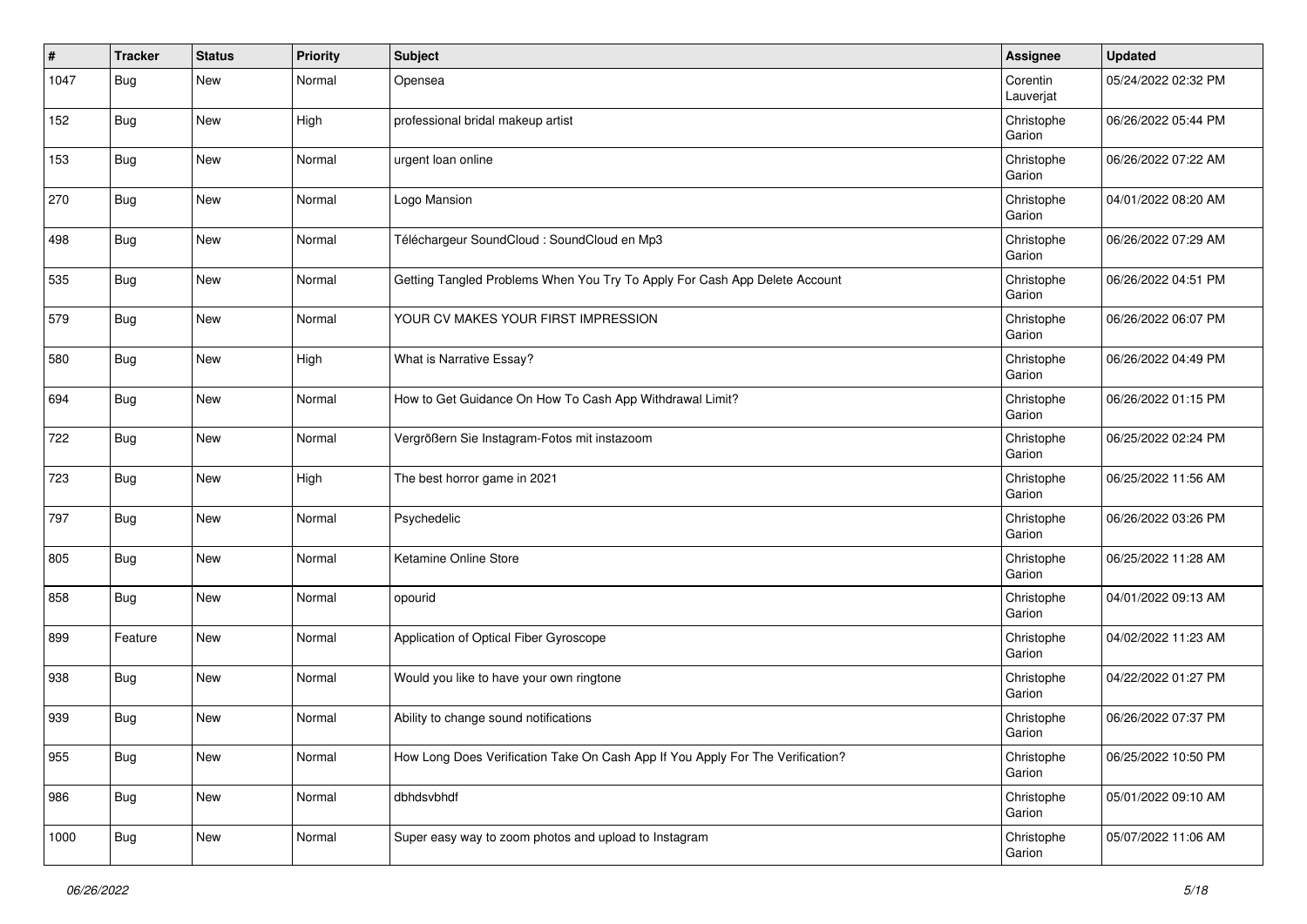| #    | <b>Tracker</b> | <b>Status</b> | <b>Priority</b> | <b>Subject</b>                                                                                                                               | Assignee             | <b>Updated</b>      |
|------|----------------|---------------|-----------------|----------------------------------------------------------------------------------------------------------------------------------------------|----------------------|---------------------|
| 1037 | Feature        | New           | Normal          | 1p lsd                                                                                                                                       | Christophe<br>Garion | 05/19/2022 05:25 AM |
| 1074 | Bug            | <b>New</b>    | Normal          | Dissertation writing help at economical rates!                                                                                               | Christophe<br>Garion | 06/06/2022 04:48 PM |
| 1093 | <b>Bug</b>     | New           | Normal          | Uniswap Exchange                                                                                                                             | Christophe<br>Garion | 06/14/2022 11:55 AM |
| 1107 | Feature        | <b>New</b>    | High            | Where do you have to find an application to watch news and sports videos?                                                                    | Christophe<br>Garion | 06/18/2022 10:36 AM |
| 1109 | Feature        | <b>New</b>    | Normal          | Six Guns Mod Apk Answers Your Questions                                                                                                      | Christophe<br>Garion | 06/26/2022 09:12 AM |
| 118  | Bug            | New           | Normal          | golf                                                                                                                                         | Anonymous            | 06/26/2022 10:39 AM |
| 167  | Bug            | <b>New</b>    | Normal          | instant loan without documents                                                                                                               | Anonymous            | 06/26/2022 09:16 AM |
| 203  | Bug            | <b>New</b>    | Low             | Airport Taxi Guildford                                                                                                                       | Anonymous            | 06/26/2022 06:03 PM |
| 226  | Bug            | New           | Normal          | How to find reliable service reviews                                                                                                         | Anonymous            | 04/01/2022 08:46 AM |
| 269  | Bug            | <b>New</b>    | Normal          | Is there such a site for app design?                                                                                                         | Anonymous            | 06/26/2022 06:46 AM |
| 274  | Bug            | New           | Normal          | How AI is transforming coupon marketing campaigns?                                                                                           | Anonymous            | 04/01/2022 08:19 AM |
| 281  | Feature        | <b>New</b>    | Normal          | what are the types of Ringtones?                                                                                                             | Anonymous            | 06/26/2022 06:00 AM |
| 293  | Bug            | New           | Immediate       | <b>CMT Direct Wix</b>                                                                                                                        | Anonymous            | 04/01/2022 07:21 AM |
| 486  | Bug            | New           | Low             | <b>HP Wireless Printer Setup</b>                                                                                                             | Anonymous            | 06/26/2022 11:47 AM |
| 509  | Feature        | <b>New</b>    | Normal          | Fashion                                                                                                                                      | Anonymous            | 06/13/2022 03:39 AM |
| 510  | Feature        | New           | Normal          | Fashion                                                                                                                                      | Anonymous            | 06/26/2022 01:11 PM |
| 511  | Feature        | New           | Normal          | Fashion                                                                                                                                      | Anonymous            | 06/26/2022 03:33 PM |
| 513  | Bug            | New           | Normal          | Unlock cash app account using the easy steps:                                                                                                | Anonymous            | 06/26/2022 02:22 PM |
| 530  | Bug            | New           | Normal          | Cheap Assignment Writing Service UK                                                                                                          | Anonymous            | 06/26/2022 05:01 AM |
| 531  | Bug            | <b>New</b>    | Normal          | Cheap Assignment Writing Service UK                                                                                                          | Anonymous            | 06/26/2022 02:10 PM |
| 75   | Bug            | <b>New</b>    | Normal          | exception File "checks/algebraicLoop.ml", line 368, characters 16-22: Assertion failed                                                       |                      | 06/26/2022 11:50 AM |
| 76   | Bug            | New           | Normal          | Import error: Load error: imported node real to int declared in a regular Lustre file. File "include/conv.lusi",<br>line 1, characters 0-64: |                      | 06/26/2022 08:09 PM |
| 113  | Bug            | <b>New</b>    | Normal          | ufc 254 live                                                                                                                                 |                      | 06/25/2022 01:50 AM |
| 114  | Bug            | <b>New</b>    | Normal          | <b>Medical Research Writing Services</b>                                                                                                     |                      | 06/25/2022 07:20 AM |
| 115  | Bug            | New           | Normal          | NFL LIVE STREAM                                                                                                                              |                      | 06/26/2022 08:48 AM |
| 116  | Bug            | New           | Normal          | aertaeyg                                                                                                                                     |                      | 06/26/2022 05:38 AM |
| 117  | Bug            | New           | Normal          | How to Watch Cowboys vs Cardinals Game Live Stream FREE TV                                                                                   |                      | 04/01/2022 08:08 AM |
| 119  | Bug            | New           | Normal          | klhjigyu                                                                                                                                     |                      | 06/26/2022 02:31 PM |
| 121  | <b>Bug</b>     | New           | Normal          | xgfhjmghtm                                                                                                                                   |                      | 04/01/2022 07:56 AM |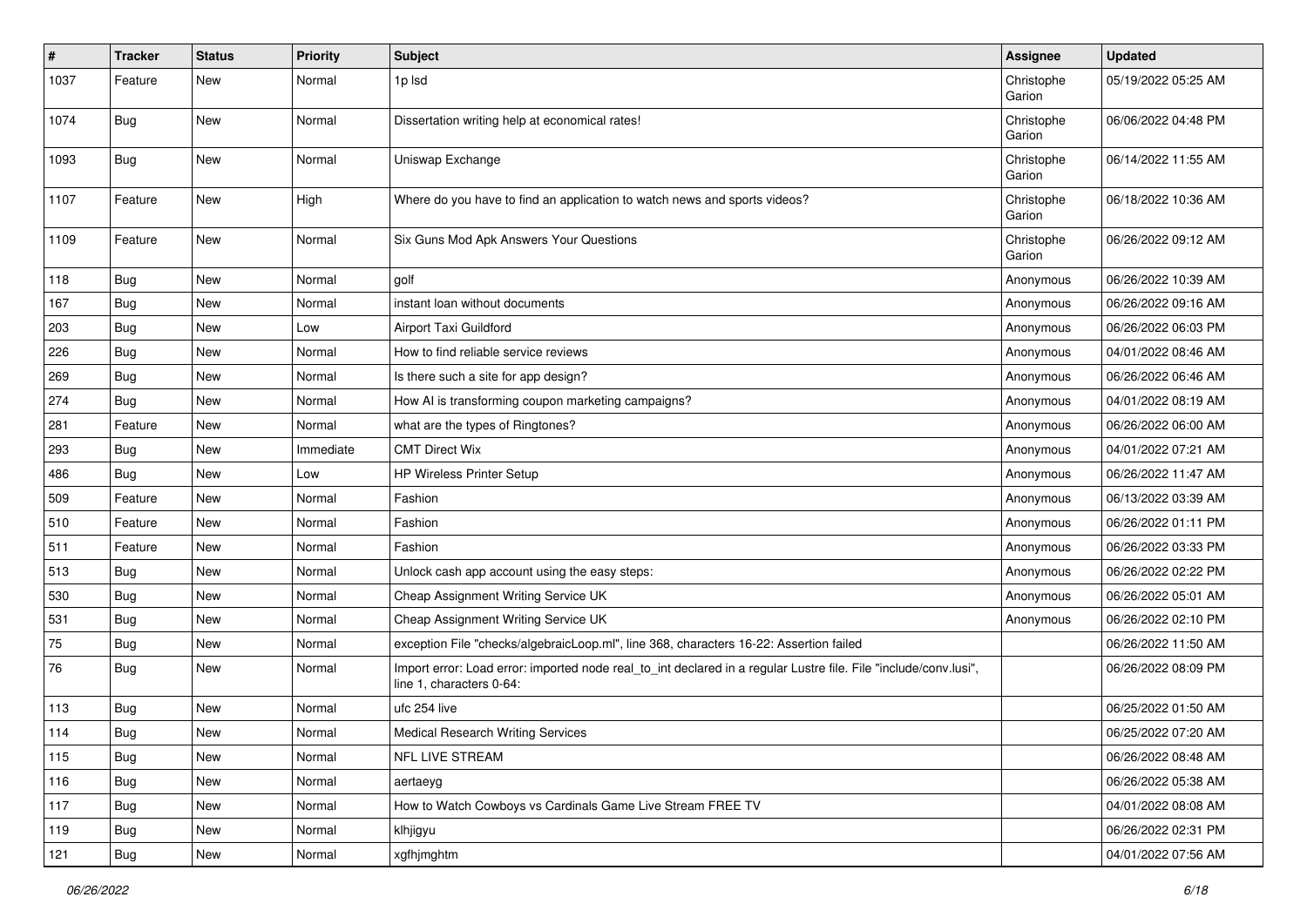| $\pmb{\#}$ | <b>Tracker</b> | <b>Status</b> | <b>Priority</b> | <b>Subject</b>                                                                               | <b>Assignee</b> | <b>Updated</b>      |
|------------|----------------|---------------|-----------------|----------------------------------------------------------------------------------------------|-----------------|---------------------|
| 122        | Bug            | New           | Normal          | <b>AFL Live Stream</b>                                                                       |                 | 04/01/2022 07:55 AM |
| 123        | <b>Bug</b>     | New           | Normal          | https://www.reddit.com/r/NRLgrandfinal2020/                                                  |                 | 06/26/2022 05:36 PM |
| 124        | <b>Bug</b>     | New           | Normal          | https://www.bigmarker.com/ustvpass/LIVE-Atlanta-Falcons-vs-Carolina-Panthers-NFL-Week-8-Game |                 | 04/01/2022 07:55 AM |
| 125        | Bug            | New           | Normal          | vbvnm                                                                                        |                 | 04/01/2022 07:55 AM |
| 126        | Feature        | New           | Normal          | Stussy Air Force 1 replica                                                                   |                 | 06/26/2022 05:46 PM |
| 127        | Feature        | New           | Normal          | replica af1                                                                                  |                 | 04/01/2022 07:55 AM |
| 128        | Bug            | New           | Normal          | dfgbd                                                                                        |                 | 06/26/2022 05:07 AM |
| 129        | <b>Bug</b>     | New           | Normal          | xcvgbgh                                                                                      |                 | 06/26/2022 06:01 PM |
| 131        | Bug            | New           | Normal          | triokids                                                                                     |                 | 04/01/2022 07:54 AM |
| 132        | Bug            | New           | Normal          | concrete-everything                                                                          |                 | 06/26/2022 06:56 PM |
| 133        | <b>Bug</b>     | New           | Normal          | craftlabs                                                                                    |                 | 06/25/2022 04:43 PM |
| 134        | <b>Bug</b>     | New           | Normal          | wisegolfers                                                                                  |                 | 06/24/2022 03:34 AM |
| 135        | Bug            | New           | Normal          | factspress                                                                                   |                 | 04/01/2022 07:52 AM |
| 136        | <b>Bug</b>     | New           | Normal          | snappow                                                                                      |                 | 06/26/2022 12:51 PM |
| 137        | <b>Bug</b>     | New           | Normal          | hcbets                                                                                       |                 | 04/01/2022 07:52 AM |
| 138        | Bug            | New           | Normal          | own-sweethome                                                                                |                 | 06/25/2022 09:59 AM |
| 139        | <b>Bug</b>     | New           | Normal          | relseo                                                                                       |                 | 06/26/2022 08:51 PM |
| 140        | Bug            | New           | Normal          | sugarbalanceusa                                                                              |                 | 06/26/2022 10:54 AM |
| 141        | Feature        | New           | Normal          | Something about jerry curly                                                                  |                 | 06/26/2022 02:02 PM |
| 142        | Feature        | New           | Normal          | About ashimary hair                                                                          |                 | 06/26/2022 09:07 AM |
| 143        | Bug            | New           | Normal          | Bob lace front wigs                                                                          |                 | 06/26/2022 07:48 PM |
| 144        | Bug            | New           | Normal          | curly bob lace front wigs                                                                    |                 | 06/26/2022 01:44 PM |
| 145        | Bug            | New           | Normal          | abdulbaissagar                                                                               |                 | 06/23/2022 10:46 PM |
| 146        | <b>Bug</b>     | New           | Normal          | bayabais                                                                                     |                 | 06/26/2022 06:52 PM |
| 147        | <b>Bug</b>     | New           | Normal          | xzxgfufi                                                                                     |                 | 04/01/2022 07:54 AM |
| 148        | Bug            | New           | Normal          | zxZdfg                                                                                       |                 | 04/01/2022 08:01 AM |
| 149        | Bug            | New           | Normal          | dftgy                                                                                        |                 | 06/25/2022 07:33 AM |
| 150        | <b>Bug</b>     | New           | Normal          | dfgh                                                                                         |                 | 06/26/2022 11:41 AM |
| 151        | Feature        | New           | Normal          | Law Essay Writing Service - Assignments Planet                                               |                 | 06/26/2022 05:42 PM |
| 154        | Bug            | New           | Normal          | fdgyyrut gyrtrw                                                                              |                 | 06/21/2022 07:35 AM |
| 156        | <b>Bug</b>     | New           | Normal          | Access old cash app account                                                                  |                 | 04/01/2022 08:00 AM |
| 157        | <b>Bug</b>     | New           | Normal          | Forget cash app pin                                                                          |                 | 06/26/2022 08:59 PM |
| 158        | <b>Bug</b>     | New           | Normal          | dfghj zcvgh                                                                                  |                 | 06/26/2022 02:58 PM |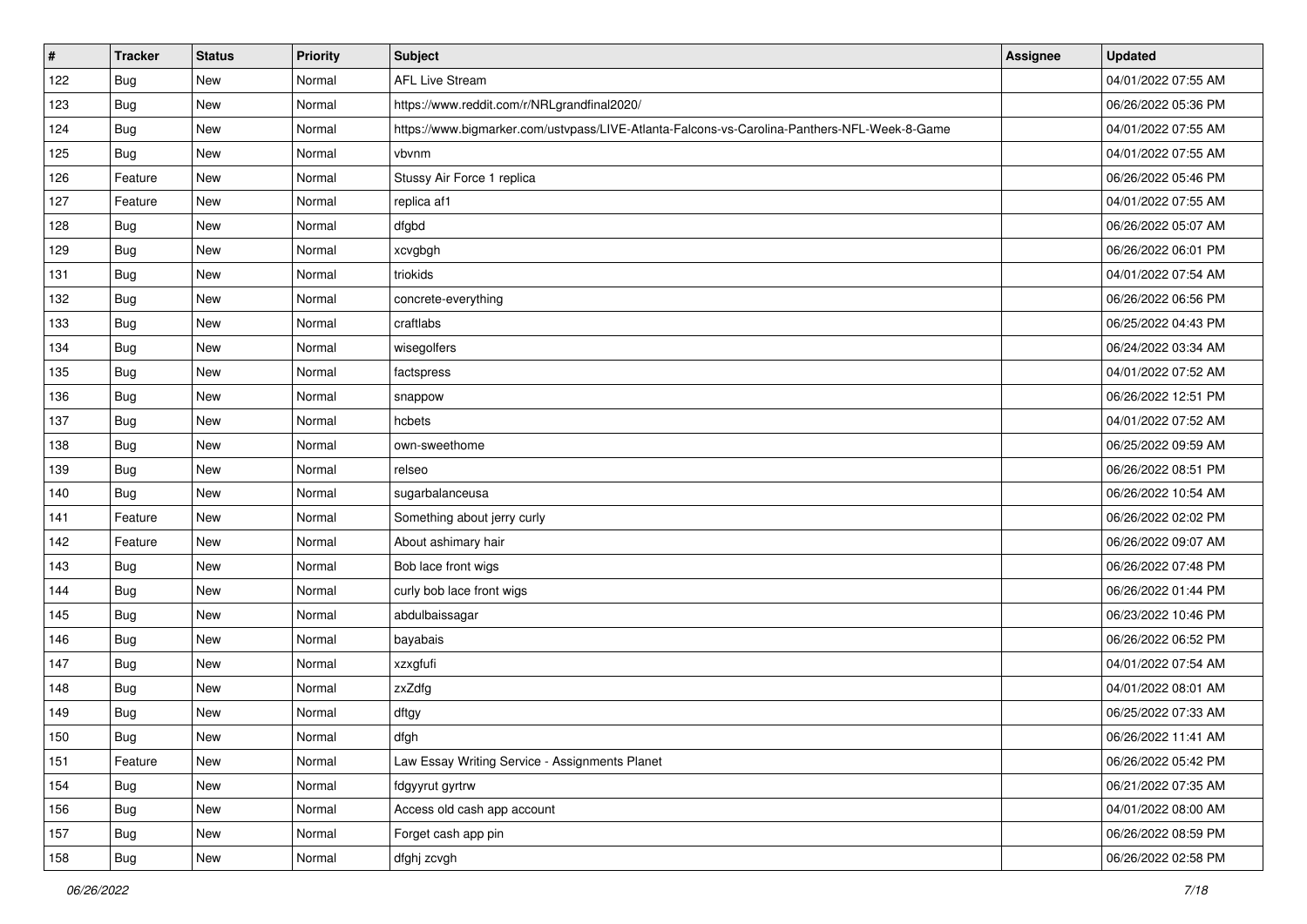| $\vert$ # | <b>Tracker</b> | <b>Status</b> | <b>Priority</b> | <b>Subject</b>                            | <b>Assignee</b> | <b>Updated</b>      |
|-----------|----------------|---------------|-----------------|-------------------------------------------|-----------------|---------------------|
| 159       | <b>Bug</b>     | New           | Normal          | xfguih njgkh                              |                 | 06/26/2022 07:47 AM |
| 160       | Bug            | New           | Normal          | rtyuiv wbhyu                              |                 | 04/01/2022 07:56 AM |
| 161       | <b>Bug</b>     | New           | Normal          | dfdrtyuio                                 |                 | 06/26/2022 01:46 AM |
| 163       | <b>Bug</b>     | New           | Normal          | jknjopl[                                  |                 | 04/01/2022 07:58 AM |
| 164       | <b>Bug</b>     | New           | Normal          | dfgbd                                     |                 | 06/25/2022 06:49 AM |
| 165       | <b>Bug</b>     | New           | Normal          | dfgbd                                     |                 | 04/01/2022 07:57 AM |
| 166       | <b>Bug</b>     | New           | Normal          | dfgbd                                     |                 | 04/01/2022 07:57 AM |
| 168       | Bug            | New           | Normal          | UFC 256 Live Stream Online                |                 | 06/26/2022 07:47 PM |
| 169       | <b>Bug</b>     | New           | Normal          | CV Maker - UAE CV Writing Agency          |                 | 06/26/2022 10:12 AM |
| 170       | Feature        | New           | Normal          | top mba colleges in bangalore             |                 | 06/26/2022 05:46 PM |
| 171       | Feature        | New           | Normal          | loan management system                    |                 | 06/26/2022 01:13 AM |
| 172       | Feature        | New           | Normal          | pgdm colleges in bangalore                |                 | 06/23/2022 10:47 PM |
| 173       | Feature        | New           | Normal          | private limited company registration      |                 | 06/25/2022 11:13 AM |
| 174       | Feature        | New           | Normal          | Digital Marketing Philadelphia            |                 | 06/23/2022 07:06 AM |
| 175       | Feature        | New           | Normal          | All About Cash App Transfer Fail Problems |                 | 06/26/2022 01:45 PM |
| 176       | <b>Bug</b>     | New           | Normal          | instant loan without documents            |                 | 06/18/2022 01:43 PM |
| 177       | Feature        | New           | Normal          | HD lace silky straight human hair wig     |                 | 04/01/2022 08:41 AM |
| 178       | Bug            | New           | Normal          | transparent lace wigs                     |                 | 06/25/2022 07:07 PM |
| 179       | <b>Bug</b>     | New           | Normal          | body wave                                 |                 | 04/01/2022 08:41 AM |
| 180       | Feature        | New           | Normal          | homoeobazaar                              |                 | 06/26/2022 01:57 PM |
| 181       | Bug            | New           | Normal          | <b>Healthcare Custom Writing Services</b> |                 | 06/26/2022 07:56 PM |
| 182       | <b>Bug</b>     | New           | Normal          | <b>Healthcare Custom Writing Services</b> |                 | 06/25/2022 12:31 AM |
| 183       | Bug            | New           | Normal          | Nursing Assignment Help Online            |                 | 06/26/2022 02:25 PM |
| 184       | <b>Bug</b>     | New           | Normal          | Affordable Business Writing Services      |                 | 06/26/2022 09:46 AM |
| 185       | Bug            | New           | Normal          | Non-Plagiarized Research Writing          |                 | 06/25/2022 09:34 PM |
| 186       | Feature        | New           | Normal          | homoeobazaar                              |                 | 04/01/2022 08:40 AM |
| 187       | <b>Bug</b>     | New           | Normal          | High Quality Replic 350 V2 Carbon         |                 | 04/01/2022 08:40 AM |
| 189       | i Bug          | New           | Normal          | <b>College Biology Writing Services</b>   |                 | 06/26/2022 12:50 PM |
| 190       | Bug            | New           | Normal          | All About Cash App Transfer Fail Problems |                 | 06/26/2022 10:07 AM |
| 191       | Bug            | New           | Normal          | <b>B2B Branding</b>                       |                 | 06/13/2022 12:50 AM |
| 192       | Bug            | New           | Normal          | The code Caffe                            |                 | 05/09/2022 10:16 AM |
| 193       | <b>Bug</b>     | New           | Normal          | 18% Discount on Homeopathic medicines     |                 | 06/26/2022 03:13 PM |
| 194       | <b>Bug</b>     | New           | Normal          | lace closure wigs                         |                 | 06/26/2022 11:34 AM |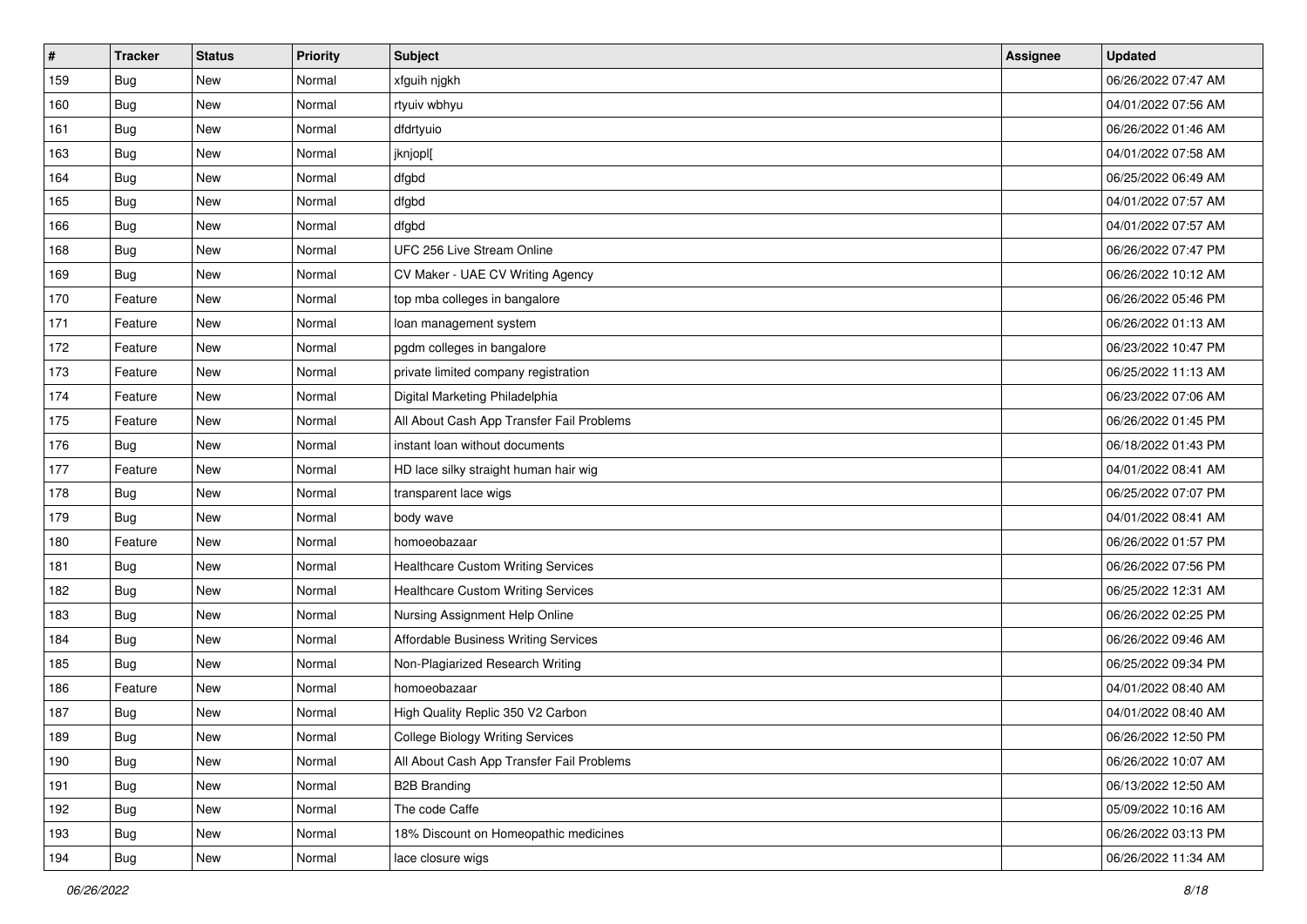| $\vert$ # | <b>Tracker</b> | <b>Status</b> | <b>Priority</b> | <b>Subject</b>                                                                                                  | <b>Assignee</b> | <b>Updated</b>      |
|-----------|----------------|---------------|-----------------|-----------------------------------------------------------------------------------------------------------------|-----------------|---------------------|
| 195       | <b>Bug</b>     | New           | Normal          | homoeobazaar                                                                                                    |                 | 04/01/2022 08:23 AM |
| 196       | Bug            | <b>New</b>    | Normal          | Homoeobazaar For Homeopathy Medicines                                                                           |                 | 06/25/2022 08:34 PM |
| 197       | <b>Bug</b>     | New           | Normal          | SBL JABORANDI PLUS HAIR OIL - COMPLETE SCALP CARE (100ML)                                                       |                 | 06/26/2022 04:26 AM |
| 198       | Bug            | <b>New</b>    | Normal          | DR. RECKEWEG R42 (HAEMOVENIN) (22ML)                                                                            |                 | 06/26/2022 05:31 AM |
| 199       | <b>Bug</b>     | <b>New</b>    | Normal          | SBL CLEARSTONE DROPS (30ML)                                                                                     |                 | 04/01/2022 08:23 AM |
| 200       | Bug            | New           | Normal          | uiopi[o                                                                                                         |                 | 06/26/2022 07:06 AM |
| 201       | <b>Bug</b>     | New           | Normal          | closure wig                                                                                                     |                 | 06/26/2022 07:50 PM |
| 202       | Bug            | New           | Normal          | blonde wig                                                                                                      |                 | 06/26/2022 12:52 AM |
| 204       | Feature        | New           | Normal          | New Car Tyres                                                                                                   |                 | 04/01/2022 08:40 AM |
| 205       | <b>Bug</b>     | <b>New</b>    | Low             | Mens Designer Glasses                                                                                           |                 | 06/26/2022 06:09 PM |
| 206       | Bug            | New           | Low             | <b>Cheap Electric Bikes</b>                                                                                     |                 | 06/26/2022 07:00 PM |
| 207       | Feature        | New           | Low             | real estate lead conversion                                                                                     |                 | 06/25/2022 07:24 AM |
| 208       | <b>Bug</b>     | New           | Normal          | Why Cash app won't let me send money if scammed?                                                                |                 | 04/01/2022 08:54 AM |
| 209       | Bug            | <b>New</b>    | Normal          | Neglect to access old Cash App account considering message notice issue? Contact help.                          |                 | 06/26/2022 07:30 PM |
| 210       | Bug            | <b>New</b>    | Normal          | Issue with check symbol in Cash App? Dial assist number with calling Cash App customer service phone<br>number. |                 | 06/24/2022 10:52 PM |
| 211       | Bug            | <b>New</b>    | Normal          | Problem in Cash App rebate? Call Cash App customer service number for help.                                     |                 | 06/26/2022 05:19 AM |
| 212       | Feature        | <b>New</b>    | Normal          | How good is the market for gaming mobile apps at the moment?                                                    |                 | 05/17/2022 11:09 AM |
| 213       | <b>Bug</b>     | New           | Normal          | fix HP Notebook Missing Operating System Error Message                                                          |                 | 04/01/2022 08:53 AM |
| 214       | Feature        | <b>New</b>    | Normal          | Five Christmas Apps For Apple Users                                                                             |                 | 06/26/2022 10:10 AM |
| 215       | <b>Bug</b>     | New           | Normal          | How For Top Level Cell Phone For You                                                                            |                 | 06/26/2022 10:03 AM |
| 217       | <b>Bug</b>     | <b>New</b>    | Normal          | How this service matter most?                                                                                   |                 | 06/26/2022 06:31 AM |
| 218       | <b>Bug</b>     | New           | Normal          | Popular Educational trends                                                                                      |                 | 06/26/2022 06:35 PM |
| 219       | Bug            | New           | Normal          | Free Ringtones for Cell Phones.                                                                                 |                 | 06/26/2022 03:23 PM |
| 220       | Feature        | <b>New</b>    | Normal          | essay writing services                                                                                          |                 | 06/26/2022 04:55 PM |
| 221       | Bug            | New           | Normal          | The Best APk                                                                                                    |                 | 04/01/2022 08:49 AM |
| 222       | Bug            | New           | Normal          | Social Profile links                                                                                            |                 | 06/24/2022 02:53 AM |
| 223       | Bug            | New           | Normal          | WhatsApp Plus: Download, Update and Themes                                                                      |                 | 06/03/2022 08:07 PM |
| 225       | <b>Bug</b>     | New           | Normal          | instant personal loan                                                                                           |                 | 06/25/2022 08:11 PM |
| 227       | Bug            | New           | Normal          | Cash App Help & Solutions - Here You Will Get Better Assistance                                                 |                 | 06/25/2022 11:21 PM |
| 228       | Bug            | New           | Normal          | Why Does Cash App Transaction Failed? - Here Is the Answer                                                      |                 | 06/26/2022 12:40 PM |
| 229       | Feature        | New           | Normal          | How To Delete Cash App Account? - Check Out the Steps In Detail                                                 |                 | 05/01/2022 09:06 PM |
| 230       | <b>Bug</b>     | New           | Normal          | Add Money To Cash App Card - Auto Cash Apps                                                                     |                 | 06/26/2022 11:25 AM |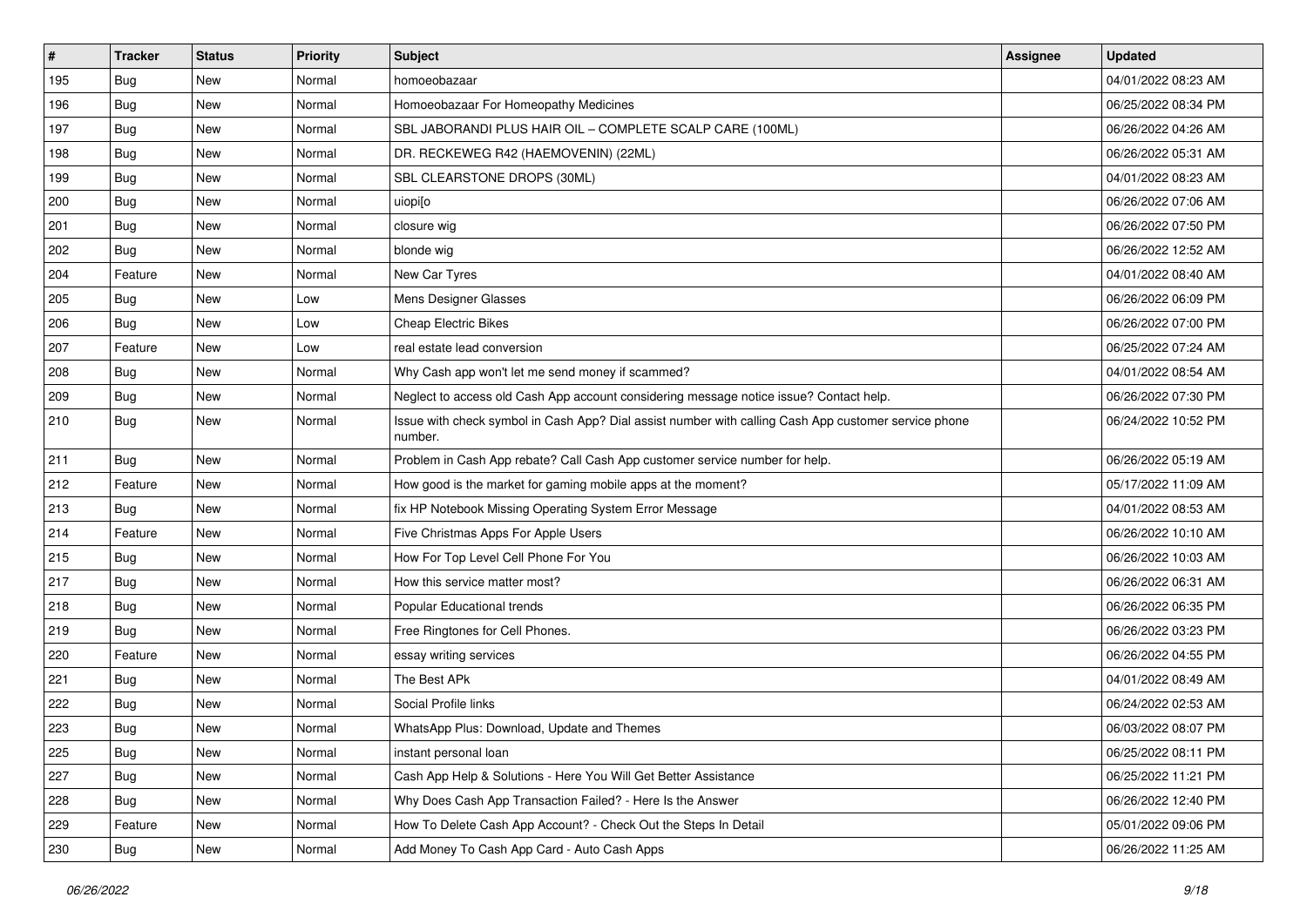| #   | <b>Tracker</b> | <b>Status</b> | <b>Priority</b> | <b>Subject</b>                                                      | <b>Assignee</b> | <b>Updated</b>      |
|-----|----------------|---------------|-----------------|---------------------------------------------------------------------|-----------------|---------------------|
| 232 | Bug            | New           | Normal          | FM whatsapp messaging app.                                          |                 | 05/02/2022 06:03 AM |
| 233 | Bug            | <b>New</b>    | Normal          | Anauthorsway.com: My User Experience                                |                 | 06/26/2022 04:14 PM |
| 234 | Bug            | New           | Normal          | My Personal Experience With the College Writing Services            |                 | 06/26/2022 03:30 PM |
| 235 | Bug            | New           | Low             | HP Printer Assistant Software   Download & Install HP Assistant     |                 | 06/26/2022 07:28 PM |
| 236 | Bug            | New           | Normal          | HP Printer Assistant Software   Download & Install HP Assistant     |                 | 04/01/2022 08:16 AM |
| 237 | Feature        | New           | Normal          | HP Printer Assistant Software   Download & Install HP Assistant     |                 | 06/26/2022 08:02 PM |
| 238 | Bug            | New           | LOW             | HP Printer Assistant Software   Download & Install HP Assistant     |                 | 04/01/2022 08:16 AM |
| 239 | Bug            | New           | Normal          | Algunas características más de Choices MOD APK                      |                 | 06/25/2022 10:05 AM |
| 240 | Feature        | New           | Normal          | Juego interesante de Dragon Ball Legends MOD APK                    |                 | 06/25/2022 12:21 AM |
| 241 | Feature        | <b>New</b>    | Normal          | How to get a complete solution of Big Ideas Math Answers?           |                 | 04/01/2022 08:15 AM |
| 242 | Feature        | New           | Normal          | Descripción de Torque Pro MOD APK para Android                      |                 | 06/25/2022 04:37 PM |
| 243 | Feature        | New           | Normal          | Reconstruir la pandilla de la mafia en Gangstar Vegas MOD APK       |                 | 06/26/2022 02:20 AM |
| 244 | Bug            | New           | Normal          | Quels sont les avantages des stations de radio en ligne.            |                 | 06/26/2022 03:48 AM |
| 245 | Bug            | <b>New</b>    | Normal          | Write My Essay For Me Cheap                                         |                 | 06/22/2022 05:30 PM |
| 246 | Bug            | New           | Normal          | The Beast App                                                       |                 | 06/26/2022 04:47 PM |
| 247 | Bug            | New           | Normal          | best 4 Channel Amp                                                  |                 | 06/26/2022 02:47 PM |
| 248 | Bug            | New           | Normal          | Mobile ringtones and attractiveness ringtones                       |                 | 06/26/2022 07:18 PM |
| 250 | Bug            | New           | Normal          | Reviews of phone ringtones                                          |                 | 06/26/2022 02:11 PM |
| 252 | Bug            | New           | Normal          | Samsung U600 - Is Essential Business And Personal Phone             |                 | 04/04/2022 04:45 AM |
| 253 | Bug            | <b>New</b>    | Normal          | Florence Lawrence                                                   |                 | 06/18/2022 01:09 PM |
| 254 | Feature        | New           | Normal          | best ayurvedic treatment for psoriasis                              |                 | 04/01/2022 08:13 AM |
| 255 | Feature        | New           | Normal          | best doctor for psoriasis                                           |                 | 06/26/2022 04:49 PM |
| 256 | Bug            | New           | Normal          | <b>Fake Travis Scott Shoes</b>                                      |                 | 04/01/2022 08:12 AM |
| 257 | Bug            | New           | Normal          | Best latte machines                                                 |                 | 06/26/2022 11:07 AM |
| 258 | Bug            | <b>New</b>    | Normal          | Fake Nike Dunk High AMBUSH Deep Royal                               |                 | 06/26/2022 11:25 AM |
| 259 | Bug            | New           | Normal          | call center services                                                |                 | 06/26/2022 01:30 AM |
| 260 | Bug            | New           | Normal          | Web Design Services Near Me                                         |                 | 06/26/2022 11:55 AM |
| 261 | <b>Bug</b>     | New           | Normal          | Ringtone Downloads - Easy Ways Come Up With Your Own Ringtones      |                 | 06/26/2022 08:20 PM |
| 262 | Bug            | New           | Normal          | It this true to dealing Wuth                                        |                 | 06/26/2022 04:31 PM |
| 265 | Bug            | New           | Normal          | 3 Faq's On Downloading To Your Apple Ipod                           |                 | 06/26/2022 01:26 PM |
| 267 | Bug            | New           | Normal          | How To Use Internet Radio Services To Listen To Your Favorite Songs |                 | 06/26/2022 08:53 PM |
| 268 | Bug            | New           | Normal          | Fashionj                                                            |                 | 04/01/2022 08:20 AM |
| 271 | Feature        | New           | Normal          | Fashion                                                             |                 | 06/23/2022 02:36 PM |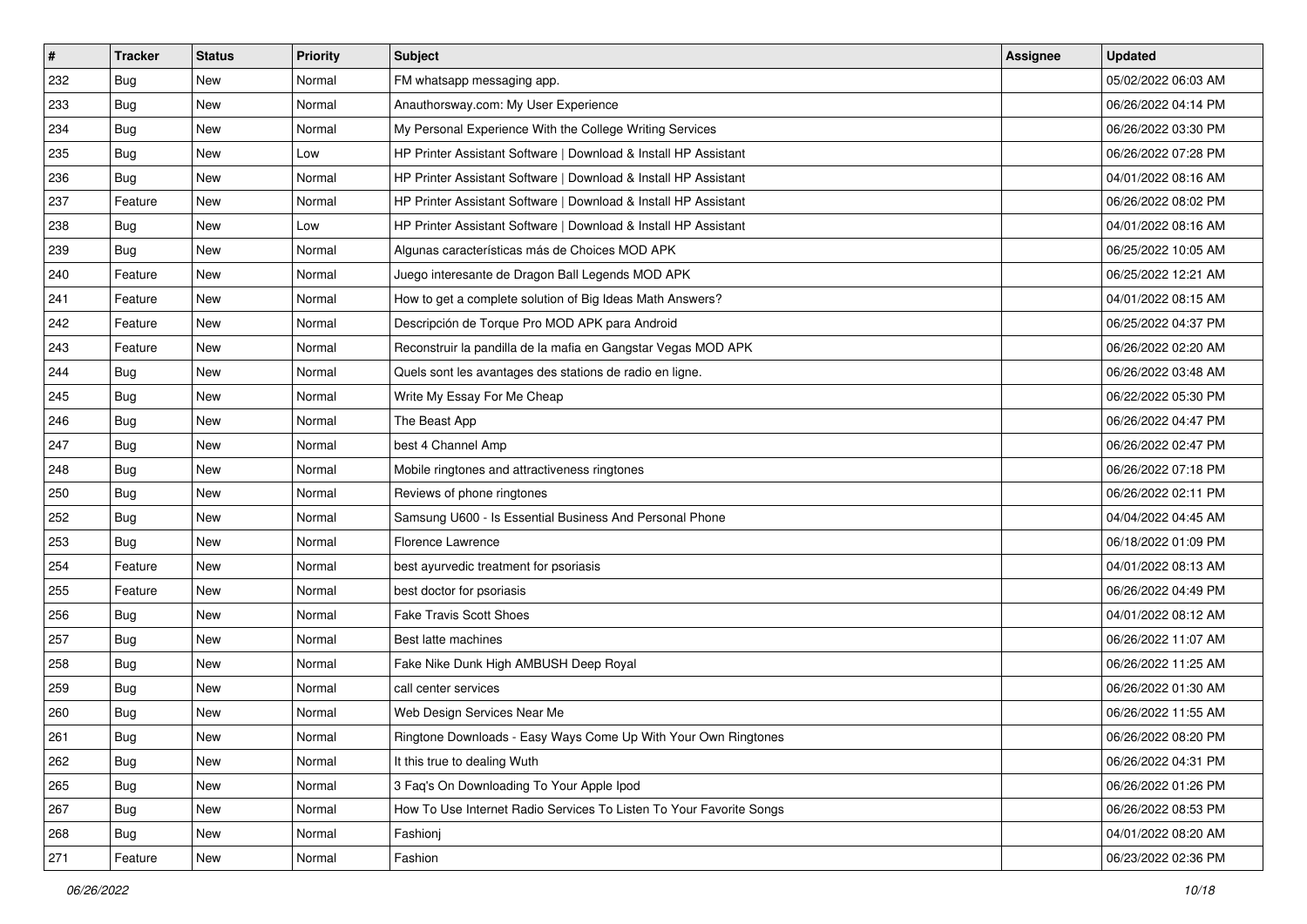| $\sharp$ | Tracker    | <b>Status</b> | Priority | Subject                                                         | <b>Assignee</b> | <b>Updated</b>      |
|----------|------------|---------------|----------|-----------------------------------------------------------------|-----------------|---------------------|
| 272      | Feature    | New           | Normal   | Fashion                                                         |                 | 06/19/2022 08:01 AM |
| 273      | Bug        | <b>New</b>    | High     | assignment help online                                          |                 | 04/01/2022 08:17 AM |
| 276      | Feature    | New           | Normal   | Nike Dunks Replica                                              |                 | 04/01/2022 08:19 AM |
| 277      | Feature    | <b>New</b>    | Normal   | Nike Dunks Replica                                              |                 | 04/01/2022 08:19 AM |
| 278      | <b>Bug</b> | <b>New</b>    | Normal   | Cash App Help & Solutions - Here You Will Get Better Assistance |                 | 06/26/2022 02:05 PM |
| 279      | <b>Bug</b> | New           | High     | What is an essential feature of an internal communications app? |                 | 06/26/2022 05:16 PM |
| 280      | <b>Bug</b> | New           | Normal   | Pacific Web Design                                              |                 | 06/26/2022 08:18 PM |
| 282      | Bug        | New           | Normal   | Activate Cash App Card: Learn Simple Steps & Fix Errors         |                 | 06/26/2022 06:31 PM |
| 283      | Bug        | New           | Normal   | Cash App To PayPal Transfer Money - Check Out The Steps Here    |                 | 04/01/2022 08:17 AM |
| 284      | <b>Bug</b> | <b>New</b>    | Normal   | All About Cash App Transfer Fail Problems                       |                 | 06/26/2022 03:15 PM |
| 285      | Bug        | New           | Normal   | Have you ever written an essay?                                 |                 | 06/26/2022 05:15 PM |
| 286      | Bug        | New           | Normal   | All About Cash App Transfer Fail Problems                       |                 | 04/01/2022 07:49 AM |
| 287      | <b>Bug</b> | <b>New</b>    | Normal   | Make shopping easier                                            |                 | 04/01/2022 08:41 AM |
| 288      | <b>Bug</b> | New           | Normal   | Make shopping easier                                            |                 | 04/01/2022 07:56 AM |
| 289      | <b>Bug</b> | <b>New</b>    | Normal   | Recover Yahoo Mail Forgotten Password - Explore Kanata Chinese  |                 | 06/26/2022 12:59 PM |
| 292      | <b>Bug</b> | New           | Normal   | Venmo to Cash App Transfer Of Money- Explore Here               |                 | 06/26/2022 07:41 PM |
| 295      | Bug        | <b>New</b>    | Normal   | Headliner Repair Services in Jonesboro GA                       |                 | 04/01/2022 07:21 AM |
| 296      | <b>Bug</b> | <b>New</b>    | Normal   | Window Tinting Services in Jonesboro GA                         |                 | 04/01/2022 07:21 AM |
| 297      | Bug        | New           | Normal   | Auto Lighting Installation Services in Norcross GA              |                 | 04/01/2022 07:21 AM |
| 298      | <b>Bug</b> | <b>New</b>    | Normal   | Car Stereo Installation Services in Norcross GA                 |                 | 04/01/2022 07:20 AM |
| 299      | Bug        | New           | Normal   | Brake Caliper Painting Services in Norcross GA                  |                 | 04/01/2022 07:20 AM |
| 300      | Bug        | New           | Normal   | Wheels Powder Coating Services in Norcross GA                   |                 | 04/15/2022 01:45 PM |
| 301      | <b>Bug</b> | <b>New</b>    | Normal   | Vehicle Electronics Services in Norcross GA                     |                 | 04/01/2022 07:18 AM |
| 302      | Bug        | New           | Normal   | Auto Electrical Repair Services in Norcross GA                  |                 | 06/26/2022 07:49 PM |
| 303      | Bug        | New           | Normal   | Car Wrapping Services in Norcross GA                            |                 | 04/01/2022 07:22 AM |
| 304      | Bug        | <b>New</b>    | Normal   | Keyless Entry Services in Norcross GA                           |                 | 04/01/2022 07:19 AM |
| 305      | Bug        | New           | Normal   | Headliner Repair Services in Norcross GA                        |                 | 04/01/2022 07:19 AM |
| 306      | i Bug      | New           | Normal   | Window Tinting Services in Norcross GA                          |                 | 04/01/2022 07:19 AM |
| 307      | Bug        | New           | Normal   | Carpet Cleaning Services in Virginia Beach VA                   |                 | 04/01/2022 07:19 AM |
| 308      | Bug        | New           | Normal   | Carpet Repairing Services in Virginia Beach VA                  |                 | 04/01/2022 07:19 AM |
| 309      | Bug        | New           | Normal   | Stain Removal Services in Virginia Beach VA                     |                 | 04/01/2022 07:19 AM |
| 310      | Bug        | New           | Normal   | Mattress Cleaning Services in Virginia Beach VA                 |                 | 06/26/2022 04:33 AM |
| 311      | <b>Bug</b> | New           | Normal   | Odor Removal Services in Virginia Beach VA                      |                 | 04/01/2022 07:19 AM |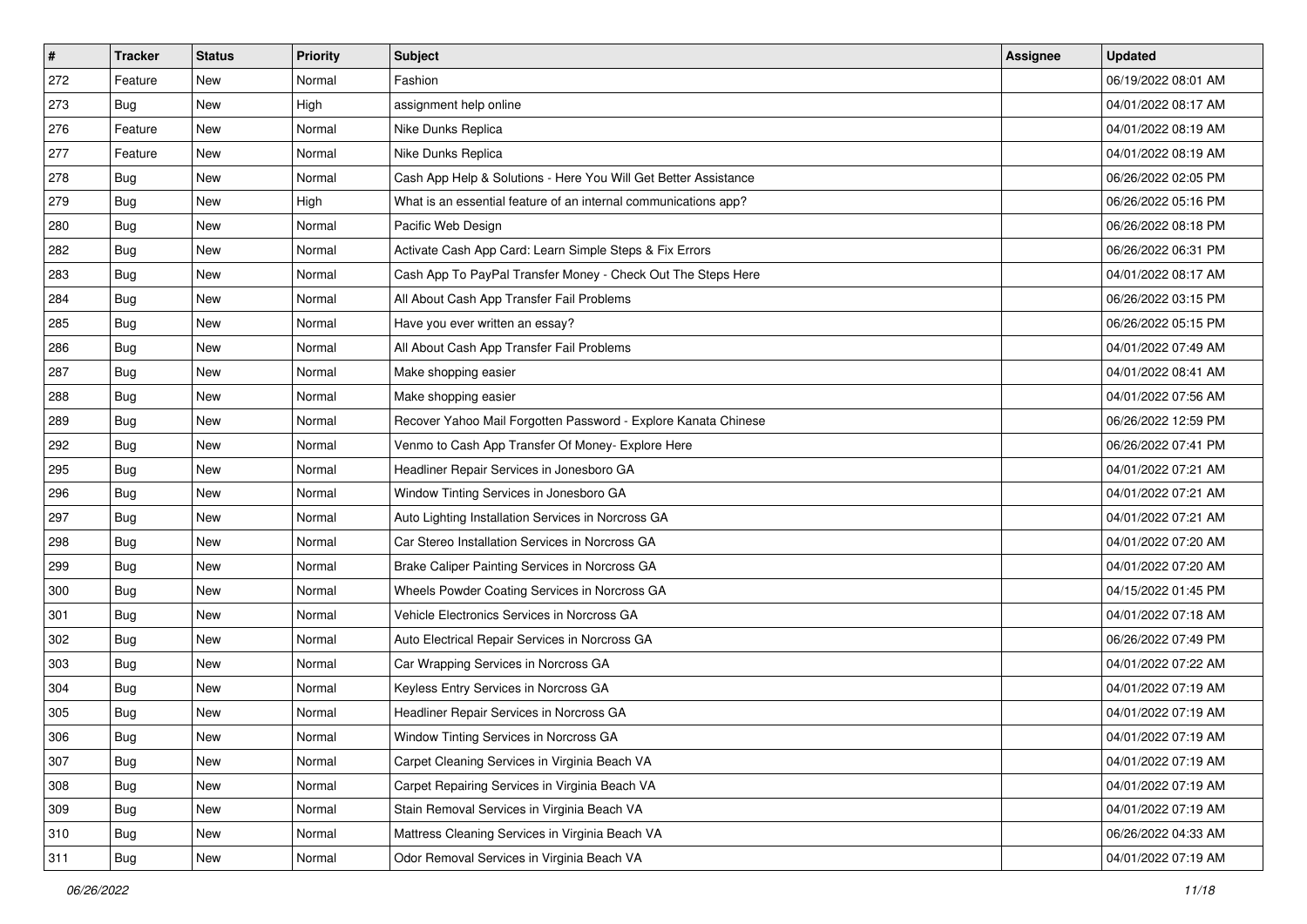| #   | <b>Tracker</b> | <b>Status</b> | Priority | Subject                                               | <b>Assignee</b> | <b>Updated</b>      |
|-----|----------------|---------------|----------|-------------------------------------------------------|-----------------|---------------------|
| 312 | Bug            | New           | Normal   | Stain Protection Services in Virginia Beach VA        |                 | 06/26/2022 02:46 PM |
| 313 | Bug            | <b>New</b>    | Normal   | Water Extraction Services in Virginia Beach VA        |                 | 06/23/2022 02:14 AM |
| 314 | Bug            | New           | Normal   | Water Extraction Services in Virginia Beach VA        |                 | 04/01/2022 07:25 AM |
| 315 | Bug            | New           | Normal   | Dissertation help UK                                  |                 | 06/26/2022 08:13 PM |
| 316 | <b>Bug</b>     | New           | Normal   | Finden Sie den besten Klingelton für Ihr Telefon      |                 | 06/24/2022 10:28 PM |
| 317 | Bug            | New           | Normal   | Eco/Green Cleaning Services in Virginia Beach VA      |                 | 06/25/2022 06:50 AM |
| 318 | <b>Bug</b>     | New           | Normal   | Mold Removal Services in Virginia Beach VA            |                 | 04/01/2022 07:27 AM |
| 319 | Bug            | New           | Normal   | Steam Cleaning Services in Virginia Beach VA          |                 | 04/01/2022 07:27 AM |
| 320 | Bug            | New           | Normal   | Emergency Cleaning Services in Virginia Beach VA      |                 | 04/01/2022 07:27 AM |
| 321 | <b>Bug</b>     | New           | Normal   | Tile & Grout Cleaning Services in Virginia Beach VA   |                 | 06/21/2022 03:04 AM |
| 322 | Bug            | New           | Normal   | Rug Cleaning Services in Virginia Beach VA            |                 | 04/01/2022 07:26 AM |
| 323 | Bug            | New           | Normal   | Car Upholstery Cleaning Services in Virginia Beach VA |                 | 04/01/2022 07:26 AM |
| 324 | Bug            | New           | Normal   | Upholstery Cleaning Services in Virginia Beach VA     |                 | 04/01/2022 07:26 AM |
| 325 | Bug            | New           | Normal   | Carpet Cleaning Services in Norfolk VA                |                 | 04/01/2022 07:26 AM |
| 326 | Bug            | New           | Normal   | Carpet Repairing Services in Norfolk VA               |                 | 04/01/2022 07:26 AM |
| 327 | Bug            | New           | Normal   | Stain Removal Services in Norfolk VA                  |                 | 04/01/2022 07:26 AM |
| 328 | Bug            | New           | Normal   | Mattress Cleaning Services in Norfolk VA              |                 | 04/01/2022 07:26 AM |
| 329 | <b>Bug</b>     | New           | Normal   | Odor Removal Services in Norfolk VA                   |                 | 04/01/2022 07:22 AM |
| 330 | Bug            | New           | Normal   | Stain Protection Services in Norfolk VA               |                 | 04/01/2022 07:26 AM |
| 331 | <b>Bug</b>     | New           | Normal   | Water Extraction Services in Norfolk VA               |                 | 06/26/2022 04:41 PM |
| 332 | Bug            | New           | Normal   | Eco/Green Cleaning Services in Norfolk VA             |                 | 04/01/2022 07:25 AM |
| 333 | Bug            | New           | Normal   | Mold Removal Services in Norfolk VA                   |                 | 06/26/2022 05:28 PM |
| 334 | <b>Bug</b>     | New           | Normal   | Steam Cleaning Services in Norfolk VA                 |                 | 04/01/2022 07:25 AM |
| 335 | Bug            | New           | Normal   | Emergency Cleaning Services in Norfolk VA             |                 | 04/01/2022 07:24 AM |
| 336 | Bug            | New           | Normal   | Tile & Grout Cleaning Services in Norfolk VA          |                 | 06/26/2022 08:33 AM |
| 337 | Bug            | New           | Normal   | Rug Cleaning Services in Norfolk VA                   |                 | 04/01/2022 07:23 AM |
| 338 | Bug            | New           | Normal   | Car Upholstery Cleaning Services in Norfolk VA        |                 | 04/01/2022 07:23 AM |
| 339 | <b>Bug</b>     | New           | Normal   | Upholstery Cleaning Services in Norfolk VA            |                 | 06/17/2022 04:36 AM |
| 340 | Bug            | New           | Normal   | Carpet Cleaning Services in Chesapeake VA             |                 | 04/01/2022 07:23 AM |
| 341 | Bug            | New           | Normal   | Carpet Repairing Services in Chesapeake VA            |                 | 04/01/2022 07:23 AM |
| 342 | Bug            | New           | Normal   | Stain Removal Services in Chesapeake VA               |                 | 04/01/2022 07:22 AM |
| 343 | Bug            | New           | Normal   | Mattress Cleaning Services in Chesapeake VA           |                 | 04/01/2022 07:16 AM |
| 344 | <b>Bug</b>     | New           | Normal   | Odor Removal Services in Chesapeake VA                |                 | 06/25/2022 12:42 AM |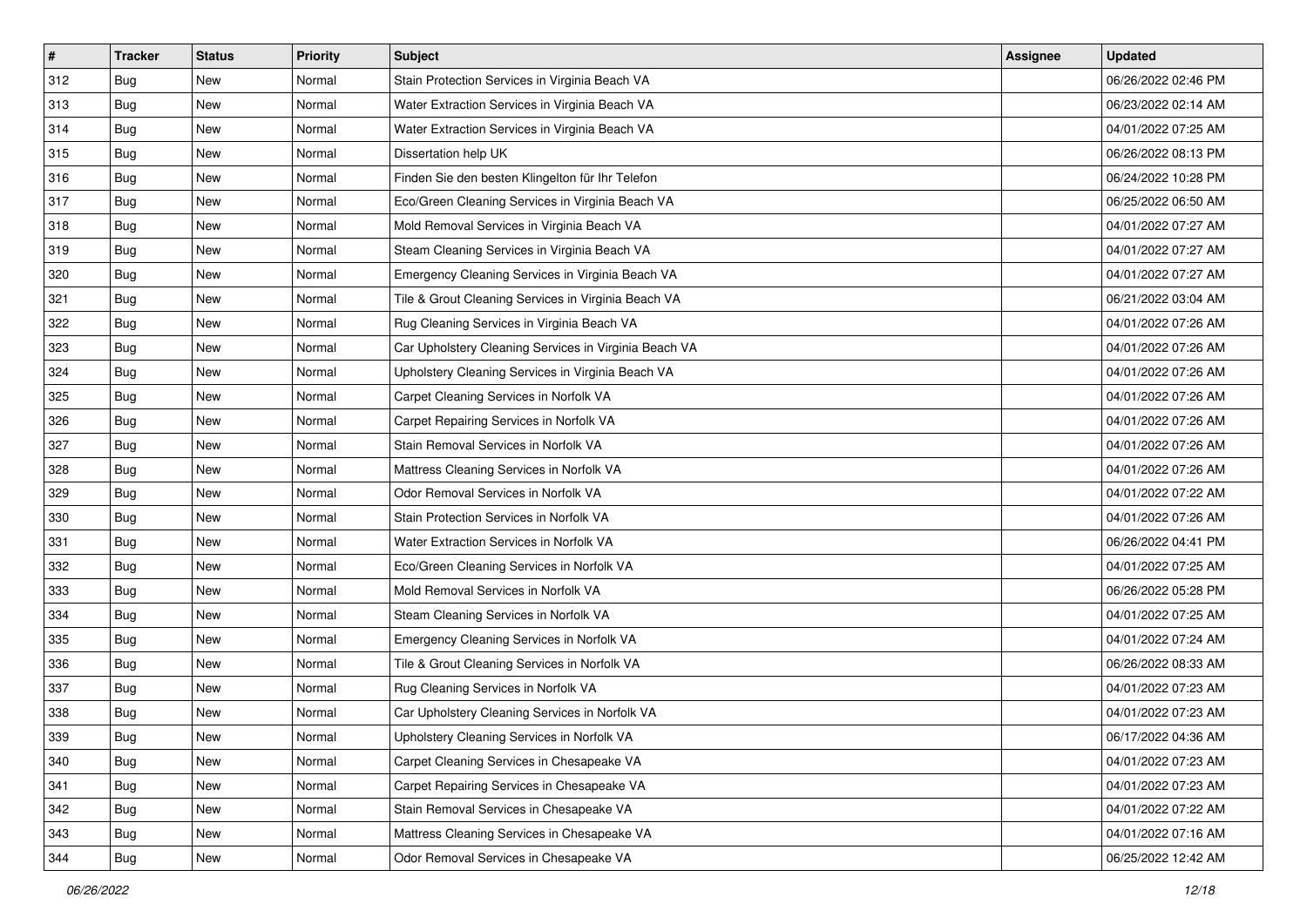| $\vert$ # | <b>Tracker</b> | <b>Status</b> | <b>Priority</b> | <b>Subject</b>                                     | <b>Assignee</b> | <b>Updated</b>      |
|-----------|----------------|---------------|-----------------|----------------------------------------------------|-----------------|---------------------|
| 345       | <b>Bug</b>     | New           | Normal          | Stain Protection Services in Chesapeake VA         |                 | 06/26/2022 04:36 PM |
| 346       | <b>Bug</b>     | <b>New</b>    | Normal          | Water Extraction Services in Chesapeake VA         |                 | 04/01/2022 07:15 AM |
| 347       | Bug            | New           | Normal          | Eco/Green Cleaning Services in Chesapeake VA       |                 | 06/26/2022 06:01 PM |
| 348       | Bug            | New           | Normal          | Mold Removal Services in Chesapeake VA             |                 | 04/01/2022 07:14 AM |
| 349       | Bug            | New           | Normal          | Steam Cleaning Services in Chesapeake VA           |                 | 04/01/2022 07:14 AM |
| 350       | Bug            | New           | Normal          | Emergency Cleaning Services in Chesapeake VA       |                 | 04/01/2022 07:14 AM |
| 351       | Bug            | New           | Normal          | Emergency Cleaning Services in Chesapeake VA       |                 | 04/01/2022 07:14 AM |
| 352       | Bug            | New           | Normal          | Tile & Grout Cleaning Services in Chesapeake VA    |                 | 06/26/2022 01:05 AM |
| 353       | Bug            | New           | Normal          | Rug Cleaning Services in Chesapeake VA             |                 | 04/01/2022 07:14 AM |
| 354       | <b>Bug</b>     | New           | Normal          | Car Upholstery Cleaning Services in Chesapeake VA  |                 | 04/01/2022 07:14 AM |
| 355       | Bug            | New           | Normal          | Upholstery Cleaning Services in Chesapeake VA      |                 | 04/01/2022 07:14 AM |
| 356       | Bug            | New           | Normal          | Moving Services in Baltimore MD                    |                 | 04/01/2022 07:13 AM |
| 357       | Bug            | New           | Normal          | Furniture Assembly Services in Baltimore MD        |                 | 04/01/2022 07:12 AM |
| 358       | Bug            | New           | Normal          | Office Moving Services in Baltimore MD             |                 | 04/01/2022 07:13 AM |
| 359       | Bug            | New           | Normal          | Local Moving Services in Baltimore MD              |                 | 04/01/2022 07:15 AM |
| 360       | Bug            | New           | Normal          | Auto Transport Services in Baltimore MD            |                 | 04/01/2022 07:13 AM |
| 361       | Bug            | New           | Normal          | Junk Removal Services in Baltimore MD              |                 | 04/01/2022 07:13 AM |
| 362       | Bug            | New           | Normal          | Moving Services in Washington DC                   |                 | 04/01/2022 07:13 AM |
| 363       | Bug            | New           | Normal          | Furniture Assembly Services in Washington DC       |                 | 04/01/2022 07:13 AM |
| 364       | <b>Bug</b>     | <b>New</b>    | Normal          | Office Moving Services in Washington DC            |                 | 04/01/2022 07:13 AM |
| 365       | Bug            | New           | Normal          | Local Moving Services in Washington DC             |                 | 04/01/2022 07:12 AM |
| 366       | Bug            | New           | Normal          | Auto Transport Services in Washington DC           |                 | 04/01/2022 07:12 AM |
| 367       | <b>Bug</b>     | New           | Normal          | Junk Removal Services in Washington DC             |                 | 04/01/2022 07:12 AM |
| 368       | Bug            | New           | Normal          | Moving Services in Arlington County VA             |                 | 04/01/2022 07:12 AM |
| 369       | Bug            | New           | Normal          | Furniture Assembly Services in Arlington County VA |                 | 04/01/2022 07:12 AM |
| 370       | Bug            | New           | Normal          | Office Moving Services in Arlington County VA      |                 | 04/01/2022 07:16 AM |
| 371       | Bug            | New           | Normal          | Local Moving Services in Arlington County VA       |                 | 04/01/2022 07:13 AM |
| 372       | <b>Bug</b>     | New           | Normal          | Auto Transport Services in Arlington County VA     |                 | 06/26/2022 10:03 AM |
| 373       | Bug            | New           | Normal          | Junk Removal Services in Arlington County VA       |                 | 04/01/2022 07:18 AM |
| 374       | Bug            | New           | Normal          | Moving Services in Fairfax VA                      |                 | 04/01/2022 07:18 AM |
| 375       | Bug            | New           | Normal          | Furniture Assembly Services in Fairfax VA          |                 | 04/01/2022 07:18 AM |
| 376       | <b>Bug</b>     | New           | Normal          | Office Moving Services in Fairfax VA               |                 | 04/01/2022 07:17 AM |
| 377       | <b>Bug</b>     | New           | Normal          | Local Moving Services in Fairfax VA                |                 | 04/01/2022 07:17 AM |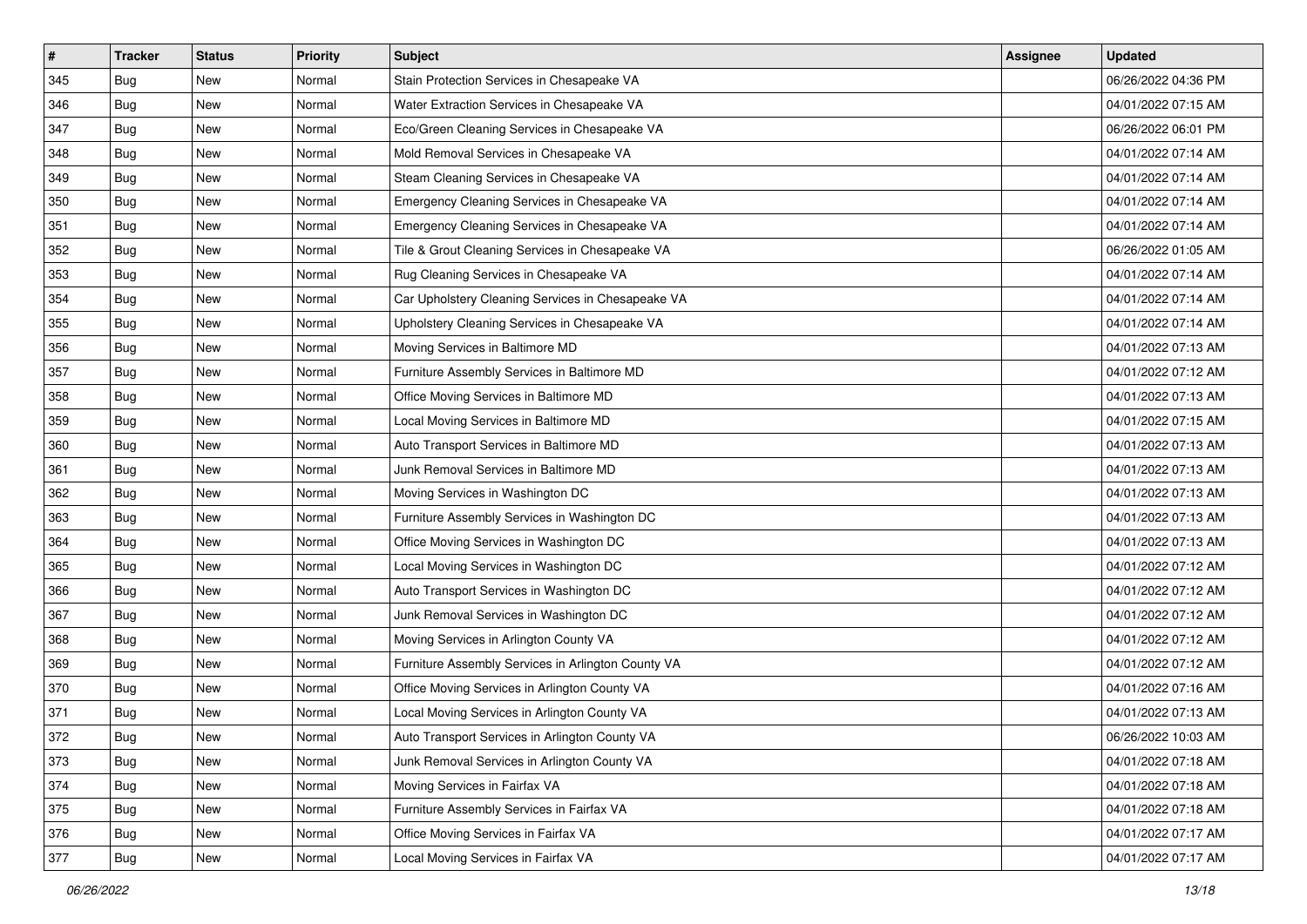| $\sharp$ | <b>Tracker</b> | <b>Status</b> | <b>Priority</b> | <b>Subject</b>                                 | <b>Assignee</b> | <b>Updated</b>      |
|----------|----------------|---------------|-----------------|------------------------------------------------|-----------------|---------------------|
| 378      | Bug            | New           | Normal          | Auto Transport Services in Fairfax VA          |                 | 04/01/2022 07:17 AM |
| 379      | Bug            | <b>New</b>    | Normal          | Junk Removal Services in Fairfax VA            |                 | 04/01/2022 07:17 AM |
| 380      | Bug            | New           | Normal          | Moving Services in McLean VA                   |                 | 06/26/2022 07:52 PM |
| 381      | Bug            | <b>New</b>    | Normal          | Furniture Assembly Services in McLean VA       |                 | 04/01/2022 07:17 AM |
| 382      | Bug            | <b>New</b>    | Normal          | Office Moving Services in McLean VA            |                 | 04/01/2022 07:17 AM |
| 383      | <b>Bug</b>     | New           | Normal          | Local Moving Services in McLean VA             |                 | 04/01/2022 07:17 AM |
| 384      | Bug            | New           | Normal          | Auto Transport Services in McLean VA           |                 | 04/01/2022 07:17 AM |
| 385      | Bug            | New           | Normal          | Junk Removal Services in McLean VA             |                 | 04/01/2022 07:15 AM |
| 386      | Bug            | New           | Normal          | Moving Services in Sterling VA                 |                 | 04/01/2022 07:16 AM |
| 387      | <b>Bug</b>     | <b>New</b>    | Normal          | Furniture Assembly Services in Sterling VA     |                 | 04/01/2022 07:18 AM |
| 388      | Bug            | New           | Normal          | Office Moving Services in Sterling VA          |                 | 04/01/2022 07:16 AM |
| 389      | <b>Bug</b>     | New           | Normal          | Local Moving Services in Sterling VA           |                 | 04/01/2022 07:16 AM |
| 390      | <b>Bug</b>     | <b>New</b>    | Normal          | Auto Transport Services in Sterling VA         |                 | 04/01/2022 07:16 AM |
| 391      | Bug            | New           | Normal          | Junk Removal Services in Sterling VA           |                 | 04/01/2022 07:16 AM |
| 392      | Bug            | <b>New</b>    | Normal          | Moving Services in Annapolis MD                |                 | 04/01/2022 07:16 AM |
| 393      | Bug            | New           | Normal          | Furniture Assembly Services in Annapolis MD    |                 | 04/01/2022 07:16 AM |
| 394      | Bug            | <b>New</b>    | Normal          | Office Moving Services in Annapolis MD         |                 | 04/01/2022 07:15 AM |
| 395      | Bug            | <b>New</b>    | Normal          | Local Moving Services in Annapolis MD          |                 | 04/01/2022 07:15 AM |
| 396      | Bug            | <b>New</b>    | Normal          | Auto Transport Services in Annapolis MD        |                 | 04/01/2022 07:15 AM |
| 397      | Bug            | <b>New</b>    | Normal          | Junk Removal Services in Annapolis MD          |                 | 04/01/2022 07:15 AM |
| 398      | Bug            | New           | Normal          | Moving Services in Potomac MD                  |                 | 04/01/2022 07:32 AM |
| 399      | Bug            | <b>New</b>    | Normal          | Furniture Assembly Services in Potomac MD      |                 | 04/01/2022 07:15 AM |
| 400      | <b>Bug</b>     | <b>New</b>    | Normal          | Office Moving Services in Potomac MD           |                 | 06/26/2022 09:28 AM |
| 401      | Bug            | New           | Normal          | Local Moving Services in Potomac MD            |                 | 04/01/2022 07:48 AM |
| 402      | Bug            | New           | Normal          | Auto Transport Services in Potomac MD          |                 | 04/01/2022 07:47 AM |
| 403      | Bug            | <b>New</b>    | Normal          | Junk Removal Services in Potomac MD            |                 | 04/01/2022 07:47 AM |
| 404      | Bug            | New           | Normal          | Moving Services in Gaithersburg MD             |                 | 04/01/2022 07:47 AM |
| 405      | <b>Bug</b>     | New           | Normal          | Furniture Assembly Services in Gaithersburg MD |                 | 04/01/2022 07:47 AM |
| 406      | Bug            | New           | Normal          | Office Moving Services in Gaithersburg MD      |                 | 04/01/2022 07:47 AM |
| 407      | Bug            | New           | Normal          | Upholstery Cleaning Boston MA                  |                 | 04/01/2022 07:47 AM |
| 408      | Bug            | New           | Normal          | Carpet Cleaning Boston MA                      |                 | 04/01/2022 07:47 AM |
| 409      | Bug            | New           | Normal          | Floor Stripping Boston MA                      |                 | 04/01/2022 07:47 AM |
| 410      | <b>Bug</b>     | New           | Normal          | Floor Waxing Boston MA                         |                 | 04/01/2022 07:47 AM |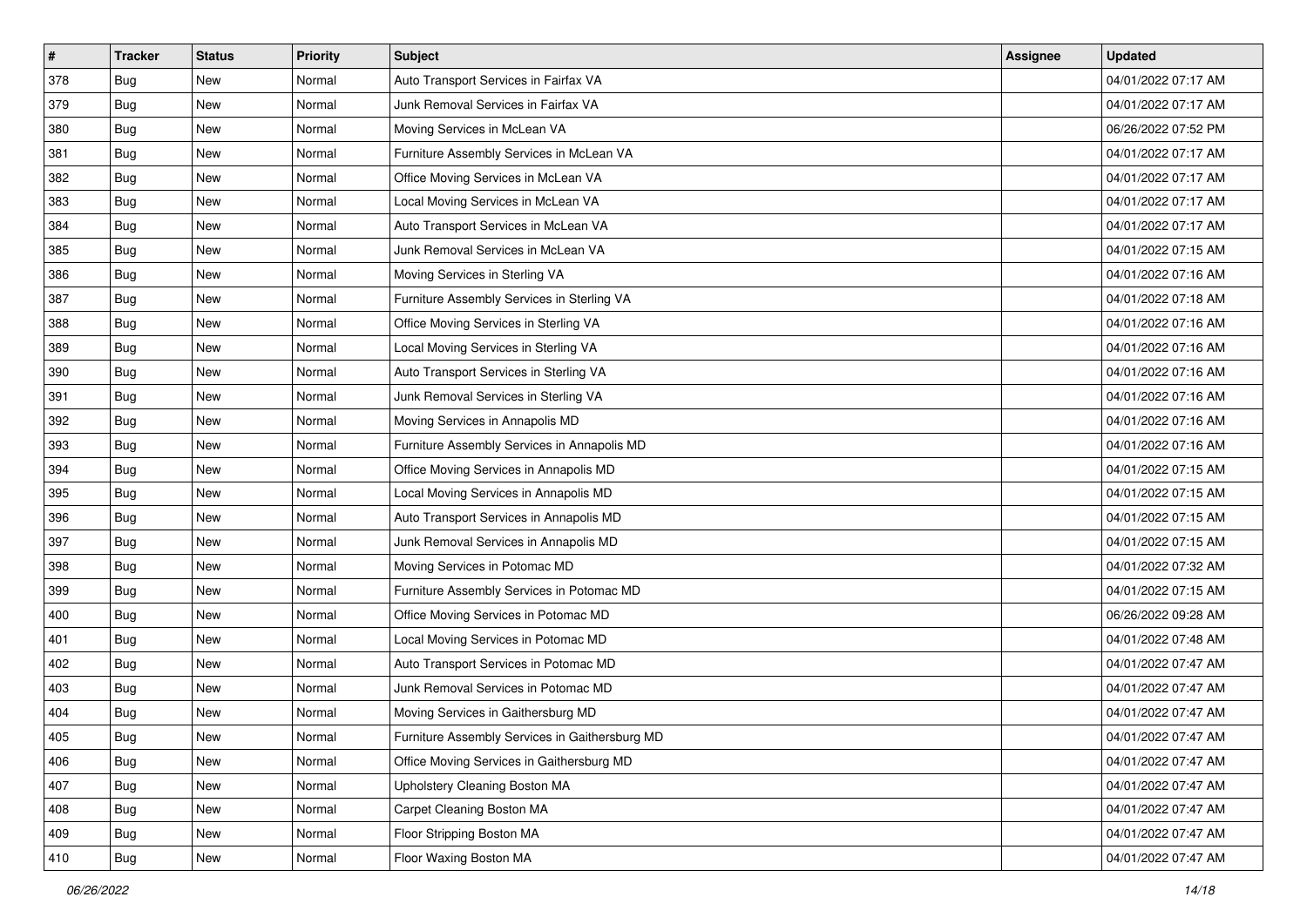| #   | <b>Tracker</b> | <b>Status</b> | Priority | <b>Subject</b>                           | <b>Assignee</b> | <b>Updated</b>      |
|-----|----------------|---------------|----------|------------------------------------------|-----------------|---------------------|
| 411 | Bug            | New           | Normal   | Floor Cleaning Boston MA                 |                 | 04/01/2022 07:47 AM |
| 412 | Bug            | New           | Normal   | Germs Removal Boston MA                  |                 | 04/01/2022 07:47 AM |
| 413 | Bug            | New           | Normal   | Commercial Floor Cleaning Boston MA      |                 | 04/01/2022 07:45 AM |
| 414 | Bug            | New           | Normal   | Residential Floor Cleaning Boston MA     |                 | 04/01/2022 07:46 AM |
| 415 | Bug            | <b>New</b>    | Normal   | Upholstery Cleaning Somerville MA        |                 | 04/01/2022 07:48 AM |
| 416 | Bug            | New           | Normal   | Carpet Cleaning Somerville MA            |                 | 04/01/2022 07:46 AM |
| 417 | Bug            | New           | Normal   | Floor Stripping Somerville MA            |                 | 04/01/2022 07:46 AM |
| 418 | Bug            | New           | Normal   | Floor Waxing Somerville MA               |                 | 04/01/2022 07:46 AM |
| 419 | Bug            | New           | Normal   | Floor Cleaning Somerville MA             |                 | 04/01/2022 07:46 AM |
| 420 | Bug            | New           | Normal   | Germs Removal Somerville MA              |                 | 04/01/2022 07:46 AM |
| 421 | Bug            | New           | Normal   | Commercial Floor Cleaning Somerville MA  |                 | 04/01/2022 07:46 AM |
| 422 | Bug            | New           | Normal   | Residential Floor Cleaning Somerville MA |                 | 04/01/2022 07:46 AM |
| 423 | Bug            | New           | Normal   | Upholstery Cleaning Brookline MA         |                 | 04/01/2022 07:46 AM |
| 424 | Bug            | New           | Normal   | Carpet Cleaning Brookline MA             |                 | 04/01/2022 07:45 AM |
| 425 | Bug            | <b>New</b>    | Normal   | Floor Stripping Brookline MA             |                 | 04/01/2022 07:45 AM |
| 426 | Bug            | New           | Normal   | Floor Waxing Brookline MA                |                 | 04/01/2022 07:49 AM |
| 427 | Bug            | New           | Normal   | Floor Cleaning Brookline MA              |                 | 04/01/2022 07:46 AM |
| 428 | Bug            | <b>New</b>    | Normal   | Germs Removal Brookline MA               |                 | 04/01/2022 07:47 AM |
| 429 | Bug            | New           | Normal   | Germs Removal Brookline MA               |                 | 04/01/2022 07:51 AM |
| 430 | Bug            | New           | Normal   | Commercial Floor Cleaning Brookline MA   |                 | 04/01/2022 07:50 AM |
| 431 | Bug            | New           | Normal   | Residential Floor Cleaning Brookline MA  |                 | 04/01/2022 07:50 AM |
| 432 | Bug            | New           | Normal   | Upholstery Cleaning Newton MA            |                 | 04/01/2022 07:50 AM |
| 433 | Bug            | <b>New</b>    | Normal   | Carpet Cleaning Newton MA                |                 | 04/01/2022 07:50 AM |
| 434 | Bug            | New           | Normal   | Floor Stripping Newton MA                |                 | 04/01/2022 07:50 AM |
| 435 | Bug            | New           | Normal   | Floor Waxing Newton MA                   |                 | 04/01/2022 07:50 AM |
| 436 | Bug            | New           | Normal   | Floor Cleaning Newton MA                 |                 | 04/01/2022 07:50 AM |
| 437 | Bug            | New           | Normal   | Germs Removal Newton MA                  |                 | 04/01/2022 07:50 AM |
| 438 | <b>Bug</b>     | New           | Normal   | Commercial Floor Cleaning Newton MA      |                 | 04/01/2022 07:50 AM |
| 439 | Bug            | New           | Normal   | Residential Floor Cleaning Newton MA     |                 | 04/01/2022 07:49 AM |
| 440 | Bug            | New           | Normal   | Upholstery Cleaning Watertown MA         |                 | 04/01/2022 07:49 AM |
| 441 | Bug            | New           | Normal   | Carpet Cleaning Watertown MA             |                 | 06/02/2022 06:00 PM |
| 442 | Bug            | New           | Normal   | Floor Stripping Watertown MA             |                 | 04/01/2022 07:49 AM |
| 443 | Bug            | New           | Normal   | Floor Waxing Watertown MA                |                 | 04/01/2022 07:51 AM |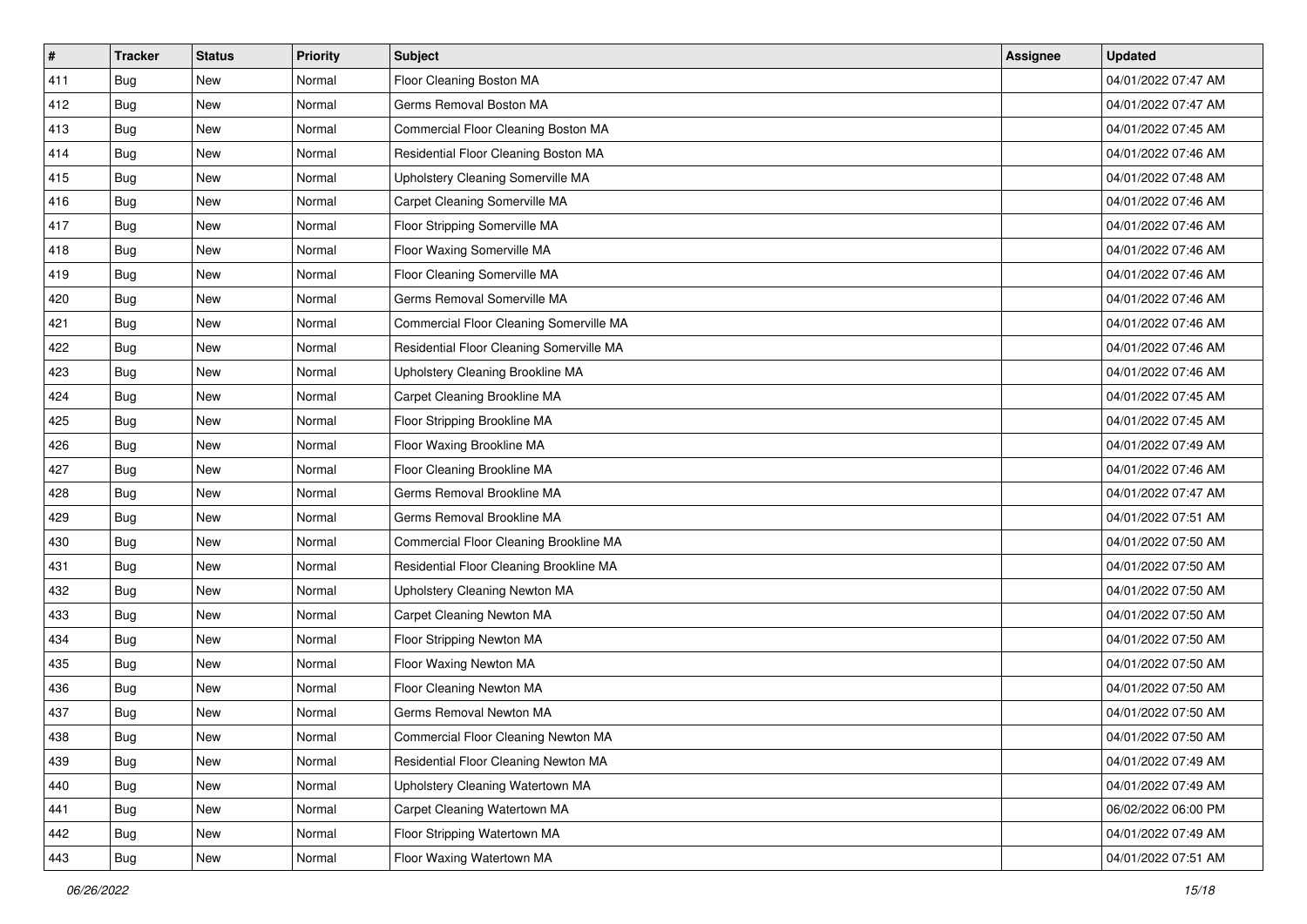| #   | <b>Tracker</b> | <b>Status</b> | Priority | <b>Subject</b>                            | <b>Assignee</b> | <b>Updated</b>      |
|-----|----------------|---------------|----------|-------------------------------------------|-----------------|---------------------|
| 444 | Bug            | New           | Normal   | Floor Cleaning Watertown MA               |                 | 04/01/2022 07:49 AM |
| 445 | Bug            | New           | Normal   | Germs Removal Watertown MA                |                 | 04/01/2022 07:49 AM |
| 446 | Bug            | New           | Normal   | Commercial Floor Cleaning Watertown MA    |                 | 04/01/2022 07:49 AM |
| 447 | Bug            | New           | Normal   | Residential Floor Cleaning Watertown MA   |                 | 04/01/2022 07:49 AM |
| 448 | Bug            | <b>New</b>    | Normal   | Upholstery Cleaning Quincy MA             |                 | 04/01/2022 07:48 AM |
| 449 | Bug            | New           | Normal   | Carpet Cleaning Quincy MA                 |                 | 04/01/2022 07:48 AM |
| 450 | Bug            | New           | Normal   | Floor Stripping Quincy MA                 |                 | 06/25/2022 08:06 PM |
| 451 | Bug            | New           | Normal   | Floor Waxing Quincy MA                    |                 | 04/01/2022 07:48 AM |
| 452 | Bug            | New           | Normal   | Floor Cleaning Quincy MA                  |                 | 04/01/2022 07:48 AM |
| 453 | Bug            | New           | Normal   | Germs Removal Quincy MA                   |                 | 04/01/2022 07:48 AM |
| 454 | Bug            | New           | Normal   | Commercial Floor Cleaning Quincy MA       |                 | 06/02/2022 05:59 PM |
| 455 | Bug            | New           | Normal   | Residential Floor Cleaning Quincy MA      |                 | 04/01/2022 07:38 AM |
| 456 | Bug            | New           | Normal   | Upholstery Cleaning Medford MA            |                 | 04/01/2022 07:28 AM |
| 457 | Bug            | New           | Normal   | Carpet Cleaning Medford MA                |                 | 06/25/2022 07:36 PM |
| 458 | Bug            | New           | Normal   | Floor Stripping Medford MA                |                 | 04/01/2022 07:32 AM |
| 459 | Bug            | New           | Normal   | Floor Waxing Medford MA                   |                 | 04/01/2022 07:32 AM |
| 460 | Bug            | New           | Normal   | Floor Cleaning Medford MA                 |                 | 06/26/2022 08:00 PM |
| 461 | Bug            | <b>New</b>    | Normal   | Germs Removal Medford MA                  |                 | 06/24/2022 05:59 PM |
| 462 | Bug            | New           | Normal   | Commercial Floor Cleaning Medford MA      |                 | 04/01/2022 07:32 AM |
| 463 | Bug            | New           | Normal   | Residential Floor Cleaning Medford MA     |                 | 04/01/2022 07:32 AM |
| 464 | Bug            | New           | Normal   | Upholstery Cleaning Westchester MA        |                 | 06/21/2022 04:02 PM |
| 465 | Bug            | New           | Normal   | Carpet Cleaning Westchester MA            |                 | 06/26/2022 05:07 AM |
| 466 | <b>Bug</b>     | <b>New</b>    | Normal   | Floor Stripping Westchester MA            |                 | 06/26/2022 11:57 AM |
| 467 | Bug            | New           | Normal   | Floor Waxing Westchester MA               |                 | 04/01/2022 07:31 AM |
| 468 | Bug            | New           | Normal   | Floor Cleaning Westchester MA             |                 | 04/01/2022 07:31 AM |
| 469 | Bug            | New           | Normal   | Germs Removal Westchester MA              |                 | 06/26/2022 05:31 PM |
| 470 | Bug            | New           | Normal   | Commercial Floor Cleaning Westchester MA  |                 | 06/26/2022 10:56 AM |
| 471 | <b>Bug</b>     | New           | Normal   | Residential Floor Cleaning Westchester MA |                 | 06/26/2022 07:15 PM |
| 472 | Bug            | New           | Normal   | Upholstery Cleaning Arlington MA          |                 | 04/01/2022 07:31 AM |
| 473 | Bug            | New           | Normal   | Floor Stripping Arlington MA              |                 | 06/26/2022 11:10 AM |
| 474 | Bug            | New           | Normal   | Floor Waxing Arlington MA                 |                 | 06/25/2022 09:26 AM |
| 475 | Bug            | New           | Normal   | Floor Cleaning Arlington MA               |                 | 06/26/2022 07:33 AM |
| 476 | Feature        | New           | High     | American Airlines Reservations            |                 | 06/26/2022 04:14 AM |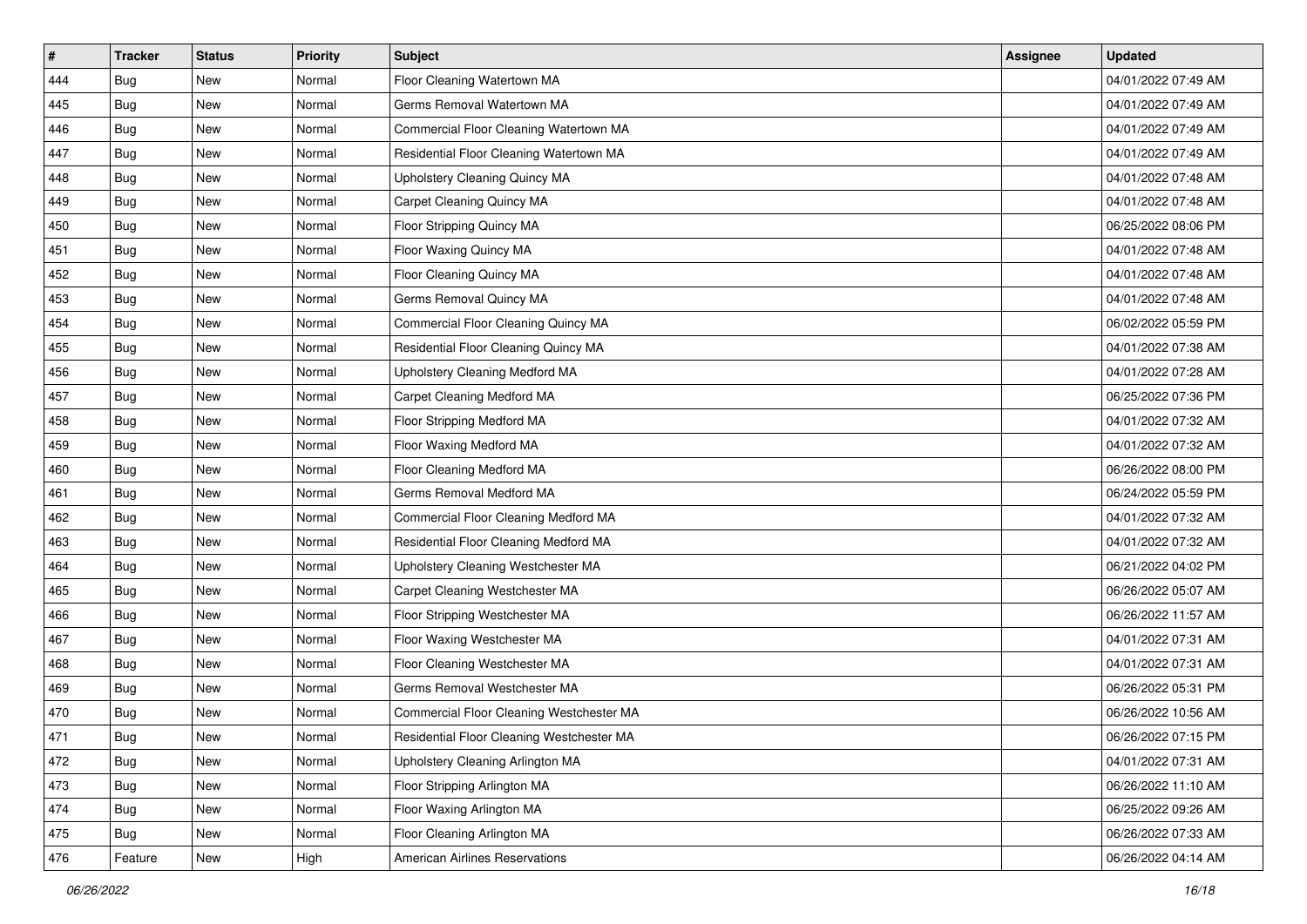| #   | <b>Tracker</b> | <b>Status</b> | <b>Priority</b> | <b>Subject</b>                                                                           | <b>Assignee</b> | <b>Updated</b>      |
|-----|----------------|---------------|-----------------|------------------------------------------------------------------------------------------|-----------------|---------------------|
| 477 | Bug            | New           | Normal          | What Does Online Coupon Mean?                                                            |                 | 06/25/2022 11:15 PM |
| 478 | Feature        | <b>New</b>    | Normal          | Is it safe to install third-party WhatsApp GB?                                           |                 | 06/26/2022 08:10 PM |
| 479 | <b>Bug</b>     | <b>New</b>    | Normal          | Limousine Service Bellevue WA                                                            |                 | 06/25/2022 10:54 PM |
| 480 | Bug            | <b>New</b>    | Normal          | Nur Online Shop                                                                          |                 | 06/26/2022 01:32 AM |
| 481 | <b>Bug</b>     | <b>New</b>    | Normal          | Nur Online Shop                                                                          |                 | 06/26/2022 05:37 AM |
| 482 | Bug            | New           | Normal          | <b>Text Window</b>                                                                       |                 | 06/26/2022 07:23 PM |
| 483 | <b>Bug</b>     | <b>New</b>    | Normal          | UK best essay writing service                                                            |                 | 06/25/2022 04:05 PM |
| 484 | Bug            | New           | Normal          | UK best essay writing service                                                            |                 | 06/25/2022 08:18 PM |
| 487 | Bug            | <b>New</b>    | Normal          | Cheap Fake Dunks                                                                         |                 | 06/26/2022 05:49 PM |
| 488 | <b>Bug</b>     | New           | Normal          | Quick solution to solve cash app dispute by the technical team                           |                 | 06/26/2022 07:09 PM |
| 489 | Bug            | New           | Normal          | Get cash app refund instantly if sent to the wrong person                                |                 | 06/26/2022 05:57 PM |
| 490 | <b>Bug</b>     | <b>New</b>    | Normal          | Unlock cash app account by getting quick solutions from the technical executives         |                 | 06/26/2022 08:12 PM |
| 491 | Feature        | New           | Normal          | Automatically download and paste Reddit wallpapers into Windows                          |                 | 06/26/2022 11:49 AM |
| 492 | Bug            | <b>New</b>    | Normal          | HD Streamz MOD APK v3.5.5 (Keine Werbung)                                                |                 | 06/26/2022 07:29 AM |
| 493 | Feature        | New           | High            | chainsaw dance                                                                           |                 | 06/26/2022 03:46 PM |
| 494 | <b>Bug</b>     | New           | Normal          | <b>Buy Discussion Post</b>                                                               |                 | 06/26/2022 02:29 PM |
| 495 | <b>Bug</b>     | New           | Normal          | Twitch Clip Downloader Download Twitch Clips Online 2021                                 |                 | 06/26/2022 11:27 AM |
| 496 | <b>Bug</b>     | New           | Normal          | What is Live NetTV?                                                                      |                 | 06/26/2022 05:51 PM |
| 497 | <b>Bug</b>     | New           | Normal          | Fake Nike Dunk Low Off-White Lot 50                                                      |                 | 06/26/2022 05:57 PM |
| 499 | Feature        | <b>New</b>    | Normal          | Discover The Premium Features Of Spotify Mod Apk                                         |                 | 06/26/2022 08:24 PM |
| 502 | Bug            | New           | Normal          | Les instructions pour définir des sonneries pour iPhone sont simples et faciles à suivre |                 | 06/26/2022 06:27 PM |
| 503 | Bug            | <b>New</b>    | Normal          | Youtube Premium Apk free download for Android                                            |                 | 06/26/2022 02:23 PM |
| 504 | <b>Bug</b>     | <b>New</b>    | Normal          | A beginner should always look for online Java assignment help!                           |                 | 06/26/2022 09:15 AM |
| 505 | Bug            | New           | Normal          | www.trendmicro.com/activate                                                              |                 | 06/26/2022 08:48 PM |
| 506 | <b>Bug</b>     | <b>New</b>    | Normal          | www.trendmicro.com/activate                                                              |                 | 06/26/2022 06:33 PM |
| 507 | Bug            | New           | Normal          | central.bitdefender.com                                                                  |                 | 06/26/2022 05:37 PM |
| 508 | Bug            | New           | Normal          | hire a professional dissertation help                                                    |                 | 06/26/2022 03:38 PM |
| 512 | i Bug          | New           | Normal          | The Importance Of Using Custom Writing Services                                          |                 | 06/26/2022 08:04 PM |
| 514 | Bug            | New           | Normal          | Trans-Caribbean                                                                          |                 | 06/26/2022 05:03 AM |
| 515 | Bug            | New           | Normal          | Fragment Nike Dunk High Tokyo Fake                                                       |                 | 06/26/2022 03:25 PM |
| 516 | Bug            | New           | Normal          | Does Cash App Help To Get Cash App Refund Without Any Interruption?                      |                 | 06/24/2022 01:56 PM |
| 517 | Bug            | New           | Normal          | Proficient tips to take help of cash app support professionals:                          |                 | 06/26/2022 07:34 AM |
| 518 | <b>Bug</b>     | New           | Normal          | How To Check The Balance Of Cash App Account By Taking Cash App Support?                 |                 | 06/25/2022 10:09 AM |